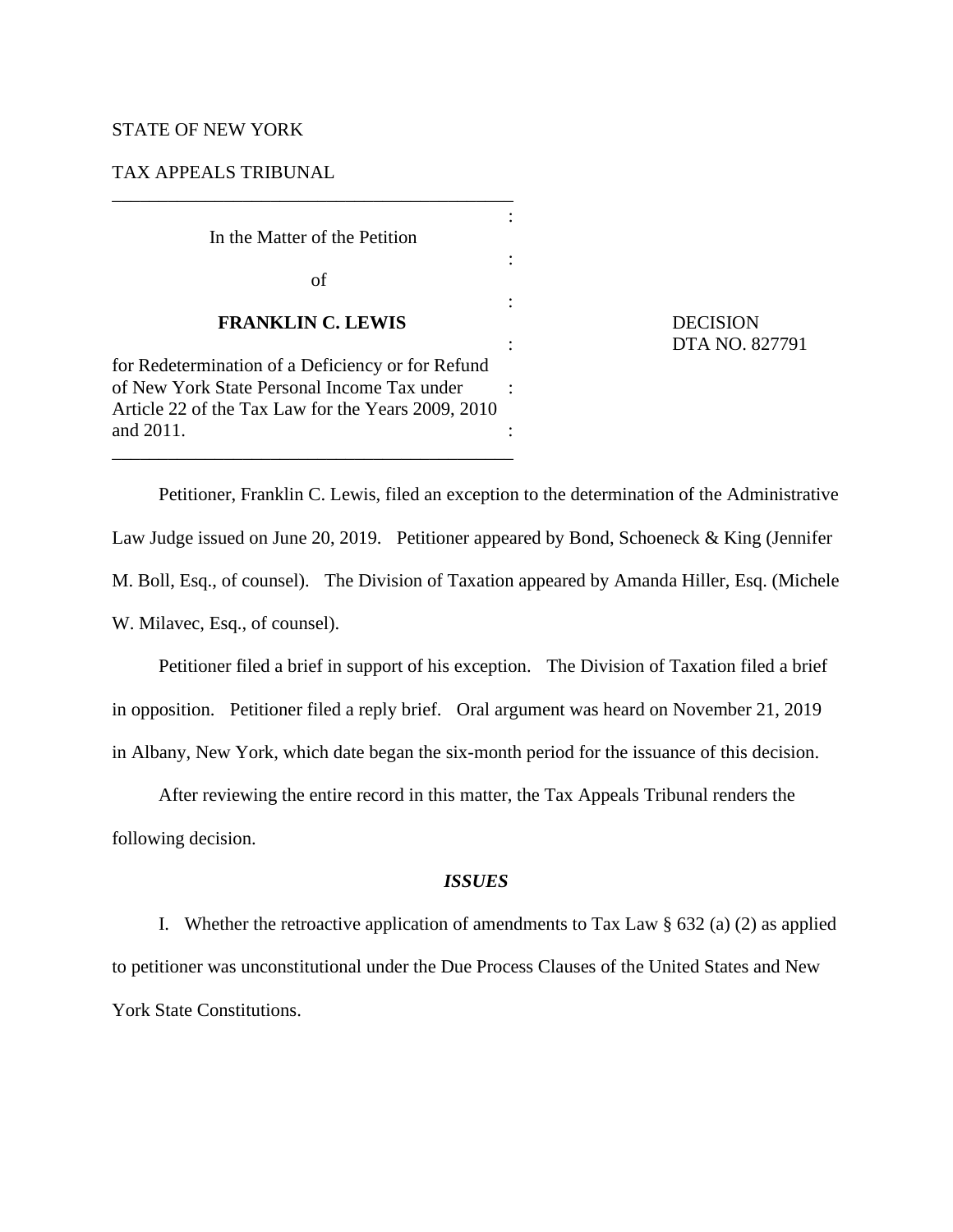II. If so, whether petitioner has nonetheless established that the proper New York business allocation percentage of the S corporation was zero in the year of sale (2009), such that none of the income in question is allocable to, or taxable by, New York.

III. Whether petitioner has established grounds warranting abatement of the penalties asserted pursuant to Tax Law § 685 (a) (1) for failing to have filed tax returns for the years 2010 and 2011.

### *FINDINGS OF FACT*

We find the facts as determined by the Administrative Law Judge. These facts are set forth below.

1. Petitioner, Franklin C. Lewis, was a nonresident of New York during the years 2009, 2010 and 2011. Prior to July 31, 2009, petitioner owned 50% of the shares of Energy Service Providers, Inc. (ESPI), a New York domestic corporation, incorporated on October 21, 2002, that had in place a valid election to be taxed under subchapter S of the Internal Revenue Code (IRC) (26 USC) for federal and New York state income tax purposes. Generally, an S corporation does not pay income tax at the corporate level but passes its income and deductions through to its shareholders, who report the same on their personal tax returns.

2. ESPI entered into a Securities Purchase Agreement (Purchase Agreement) with U.S. Gas & Electric, Inc. (USGI), dated July 31, 2009, pursuant to which each ESPI shareholder, including petitioner, and USGI "wishe[d] to sell the Purchased Shares to Buyer, and Buyer wishe[d] to purchase the Purchased Shares from the Sellers, on the terms and subject to the conditions of this Agreement."<sup>1</sup> Under the terms of the Purchase Agreement, the sellers,

<sup>1</sup> Article I, section 2.2 (b) of the Purchase Agreement specifies that, while the actual closing date was July 31, 2009, the parties intend that for financial and tax reporting purposes, the closing will be deemed to have occurred on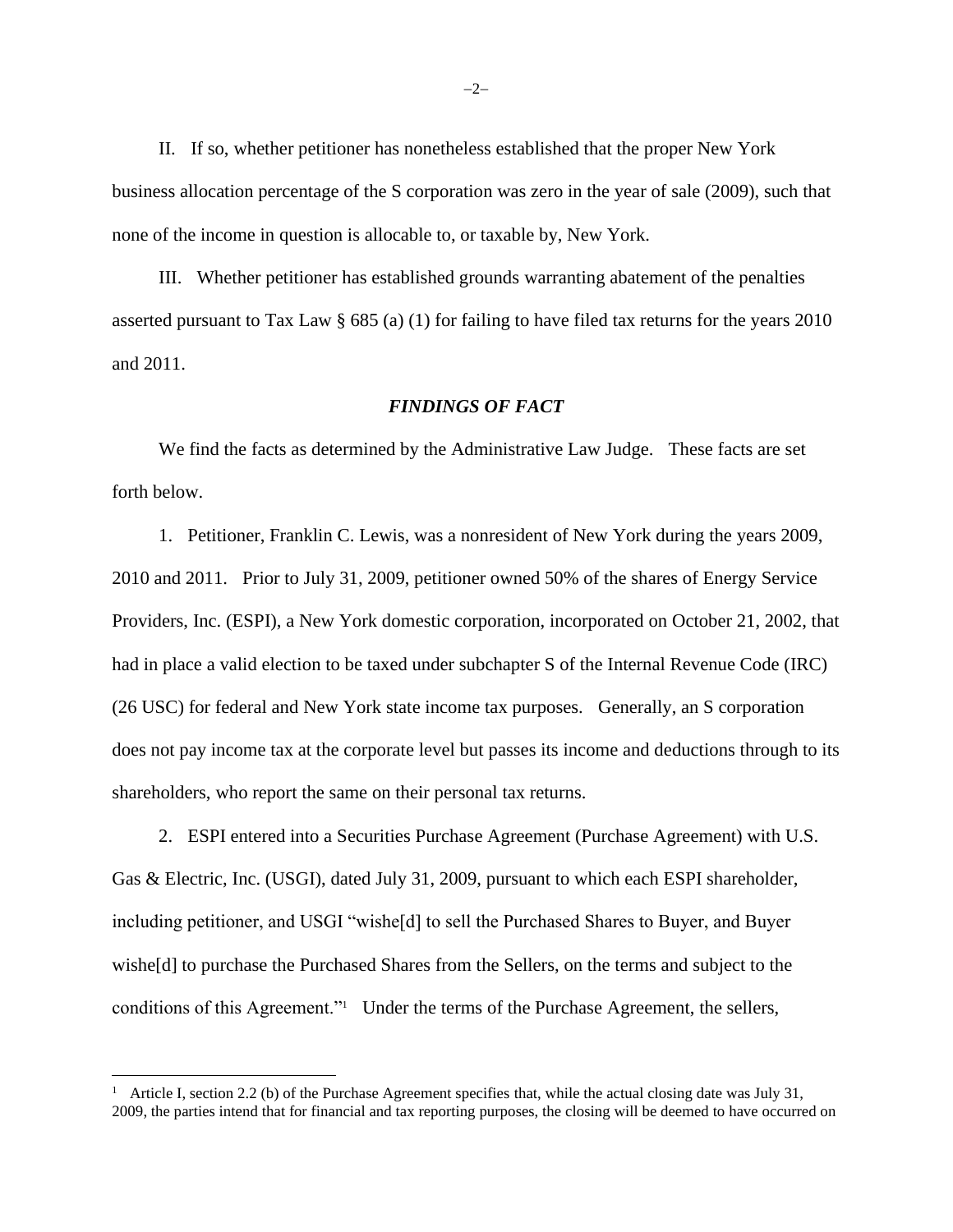including petitioner, and the buyer, negotiated and agreed to make an IRC  $(26 \text{ USC}) \text{ }$   $\S 338$  (h) (10) election. Accordingly, though the transaction was a sale of stock, the effect of the jointly made IRC (26 USC) § 338 (h) (10) election was that ESPI, as seller, was deemed to have sold all of its assets in a taxable transaction, and USGI, as buyer, was treated as having purchased the assets, so as to receive a step-up in the basis of the assets. Generally speaking, such an election at the federal level may be advantageous to the purchaser due to the stepped-up basis of the assets deemed to have been purchased (for future depreciation and/or amortization purposes). The purchaser, in short, gets the convenience of a stock purchase with the tax benefits of an asset purchase. At the same time, such an election may be disadvantageous to the seller, due to possible higher federal tax liability as the result of being taxed at a higher rate on gain from the sale of assets than would be the case on gain from the sale of stock. Since New York's income tax is a federal "conformity based" system, such an election can carry with it New York state tax implications for both residents and nonresidents.

3. Prior to closing on the ESPI sale to USGI, as described above, and prior to agreeing to make the IRC (26 USC) § 338 (h) (10) election, petitioner consulted with his tax accountant, Alan Eckstein, CPA, and others, regarding the tax consequences of the transaction, including specifically whether the IRC (26 USC) § 338 (h) (10) deemed asset sale election would subject petitioner's sale proceeds to New York income tax. In response, petitioner was advised that at the time of the sale (i.e., in 2009), a stock sale that was a deemed sale of assets pursuant to an IRC (26 USC) § 338 (h) (10) election did not change the nature of the transaction for New York income tax purposes. Specifically, petitioner was advised that under a then recently-issued Tax

June 30, 2009.

−3−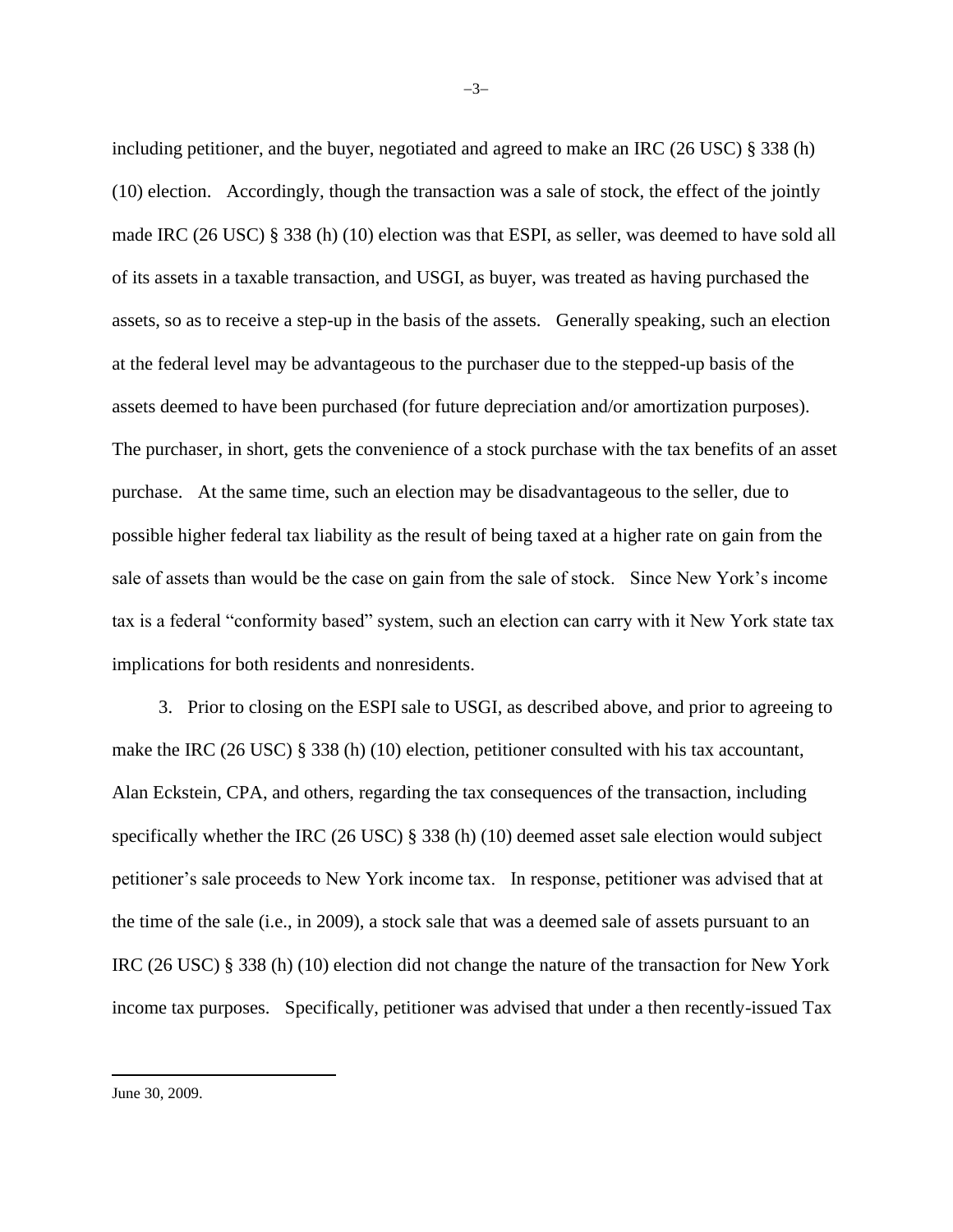Appeals Tribunal (Tribunal) decision (*Matter of Baum*, Tax Appeals Tribunal, February 12, 2009), a transaction such as the proposed ESPI to USGI sale would be treated, for New York purposes, as the sale of an intangible, i.e., stock, notwithstanding the deemed asset sale treatment for federal tax purposes under the IRC (26 USC) § 338 (h) (10) election, leaving a nonresident such as petitioner not subject to New York tax thereon. This advice was specifically conveyed via an email from Mr. Eckstein to petitioner, in which Mr. Eckstein referenced the Tribunal's decision in *Baum*.

4. After many months of negotiating with the buyer (USGI), and upon the foregoing advice that he would not be subject to New York tax on the gain from the transaction, petitioner agreed to forego continued negotiations seeking an increased purchase price, or an indemnity (hold harmless) provision, from the purchaser for any additional taxes arising as the result of the IRC (26 USC) § 338 (h) (10) election.**<sup>2</sup>**

5. At no time in 2009 did ESPI liquidate or distribute assets to petitioner. Among other consideration for the sale transaction, petitioner received an installment obligation and a cash payment. Petitioner's installment obligation qualified for treatment under IRC (26 USC) § 453 (h) (1), permitting recognition of gain periodically upon (future) receipt of payments on the installment obligation.

6. ESPI filed a U.S. income tax return for an S corporation (federal form 1120-S), and a corresponding New York S corporation franchise tax return (form CT-3-S), for the short period spanning January 1, 2009 through June 30, 2009, reporting a capital gain, on an installment basis, in the amount of \$6,148,266.00. On its form CT-3-S for the foregoing short period, filed

−4−

<sup>&</sup>lt;sup>2</sup> An election under IRC (26 USC) § 338 (h) (10) is a joint election that must be made by both the purchaser and the seller.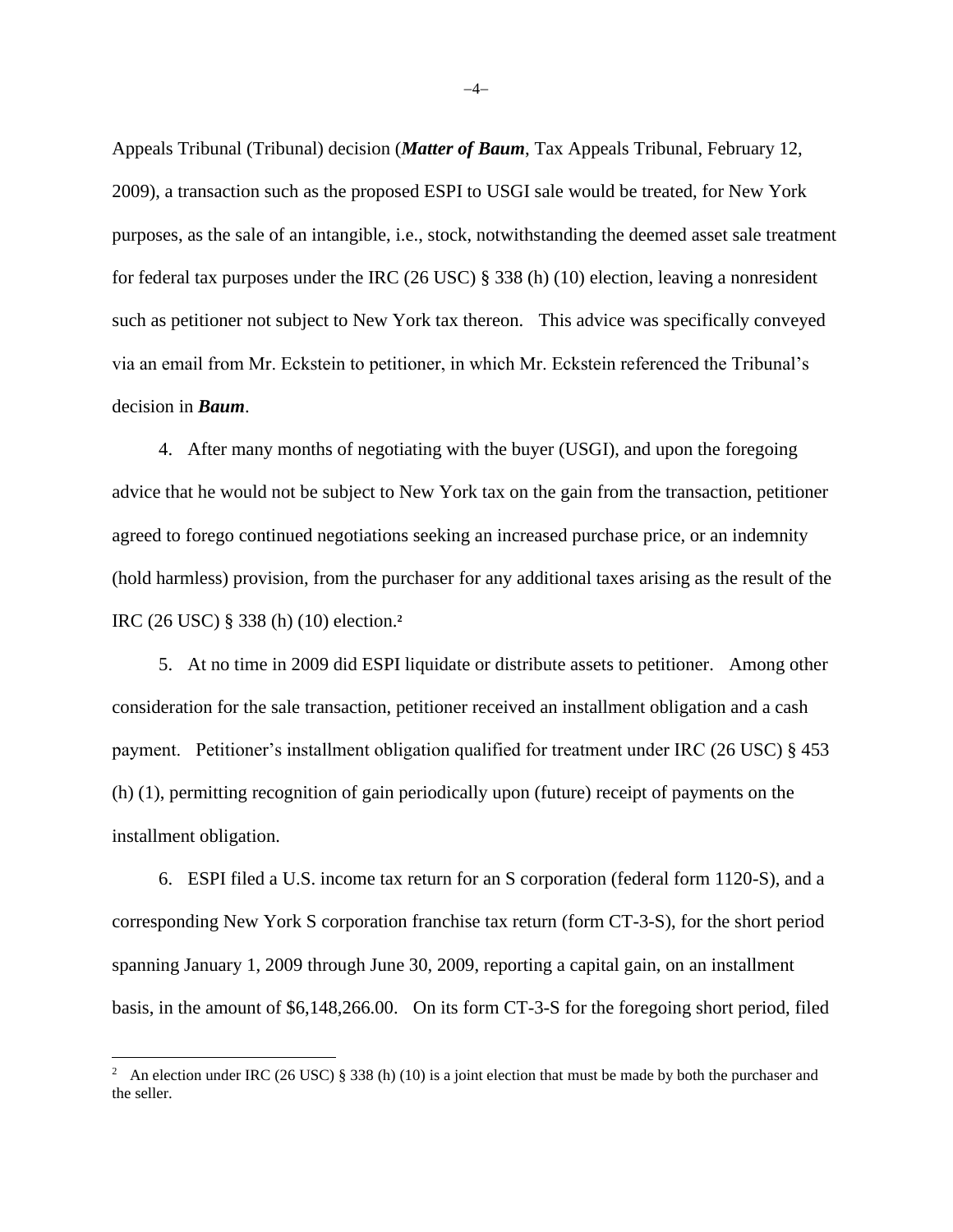on April 14, 2010, ESPI reported a 100% New York state business allocation percentage (BAP). ESPI did not include a BAP schedule with the filing of this return. Since its incorporation in New York on October 21, 2002, 100% of ESPI's receipts had been apportioned to New York state in its franchise tax filings.

7. Page one of form CT-3–S asks, at line G thereof, "Did the S Corporation make an IRS section 338 or 453 election?" On the form CT-3-S filed by ESPI for the short period during which the sale in question occurred, ESPI checked the "No" box at line G in response to the foregoing question. ESPI's form CT-3-S for this period, as well as petitioner's form IT-203 for the year 2009 (*see* finding of fact 10), were prepared by the firm by whom Mr. Eckstein was then employed, and he reviewed such returns before they were signed and filed.

8. On August 11, 2010, Tax Law § 632 (a) (2) was amended to specifically state that a non-resident S corporation shareholder must treat the sale of stock subject to an election under IRC (26 USC) § 338 (h) (10) as the sale of assets and apportion the proceeds thereof to New York in accordance with the S corporation's BAP, without consideration of any deemed liquidation (2010 Amendments).

9. On August 31, 2010, the Division issued a memorandum providing public notice and guidance with respect to the 2010 Amendments (*see* TSB-M-10 [10]I). This memorandum noted that the amendments were retroactive, and specifically were effective for tax years beginning on or after January 1, 2007 and any other taxable year in which the period of limitations on assessment remained open.

10. On October 14, 2010, petitioner filed his 2009 New York State nonresident and partyear resident income tax return (form IT-203), reporting thereon his share of the foregoing capital gain at line seven in both the federal and New York columns, thus indicating that the gain

−5−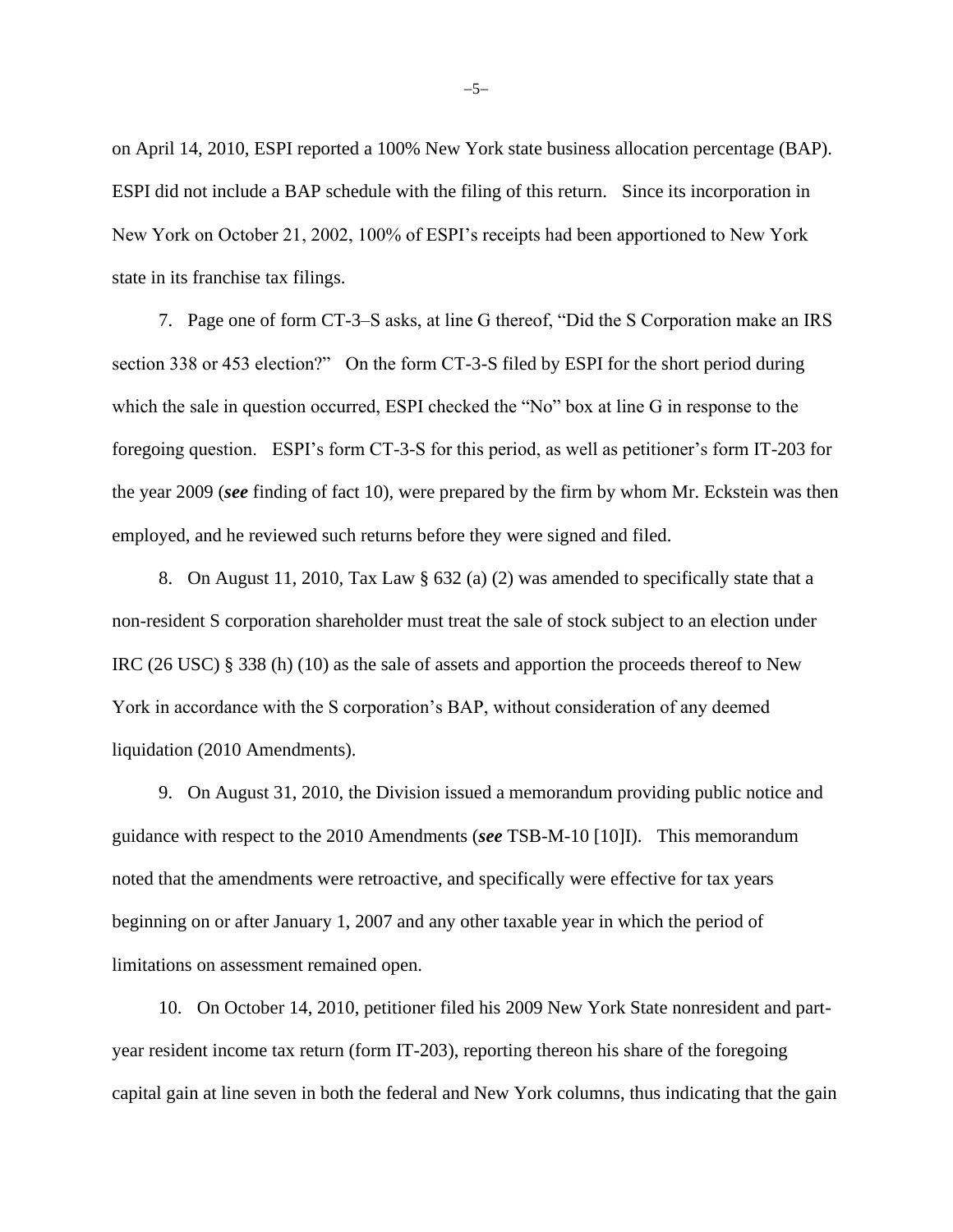was reportable to New York. By virtue of ESPI's 100% BAP, petitioner reported 100% of his share of the gain arising from the Purchase Agreement as New York source income. However, on the same return, petitioner reported a New York subtraction modification removing 100% of the foregoing allocated capital gain resulting from the deemed asset sale of ESPI from his New York adjusted gross income (AGI).

11. For the years 2010 and 2011, petitioner received income from the installment payment obligation arising from the Purchase Agreement, and governed under IRC (26 USC) § 453 (h) (1) (A). Petitioner did not file a form IT-203 for either of these years and did not allocate any of the income received under the installment payment obligation to New York, per Tax Law § 632 (a) (2).

12. Both petitioner and Mr. Eckstein testified at hearing that they did not recall receiving any communications from the Division of Taxation (Division) regarding whether or not taxpayers should rely on the Tribunal's decision in *Baum*. Mr. Eckstein testified that he could not recall, but did not think he was aware of the Division's issuance of any public guidance or notice, including TSB-M-10 (10) I, prior to the October 14, 2010 filing of petitioner's 2009 return.

13. Petitioner did not file an amended return for the year 2009, and did not file any New York State return for either 2010 or 2011. Ultimately, and as a consequence of his reporting position, petitioner did not pay any New York personal income tax on the proceeds arising from the ESPI to USGI sale transaction.

14. The Division conducted a field audit of the final return form CT-3-S filed for ESPI for the short period spanning January 1, 2009 through June 30, 2009, and the corresponding reporting of that S corporation's income by its shareholders, including petitioner. The

−6−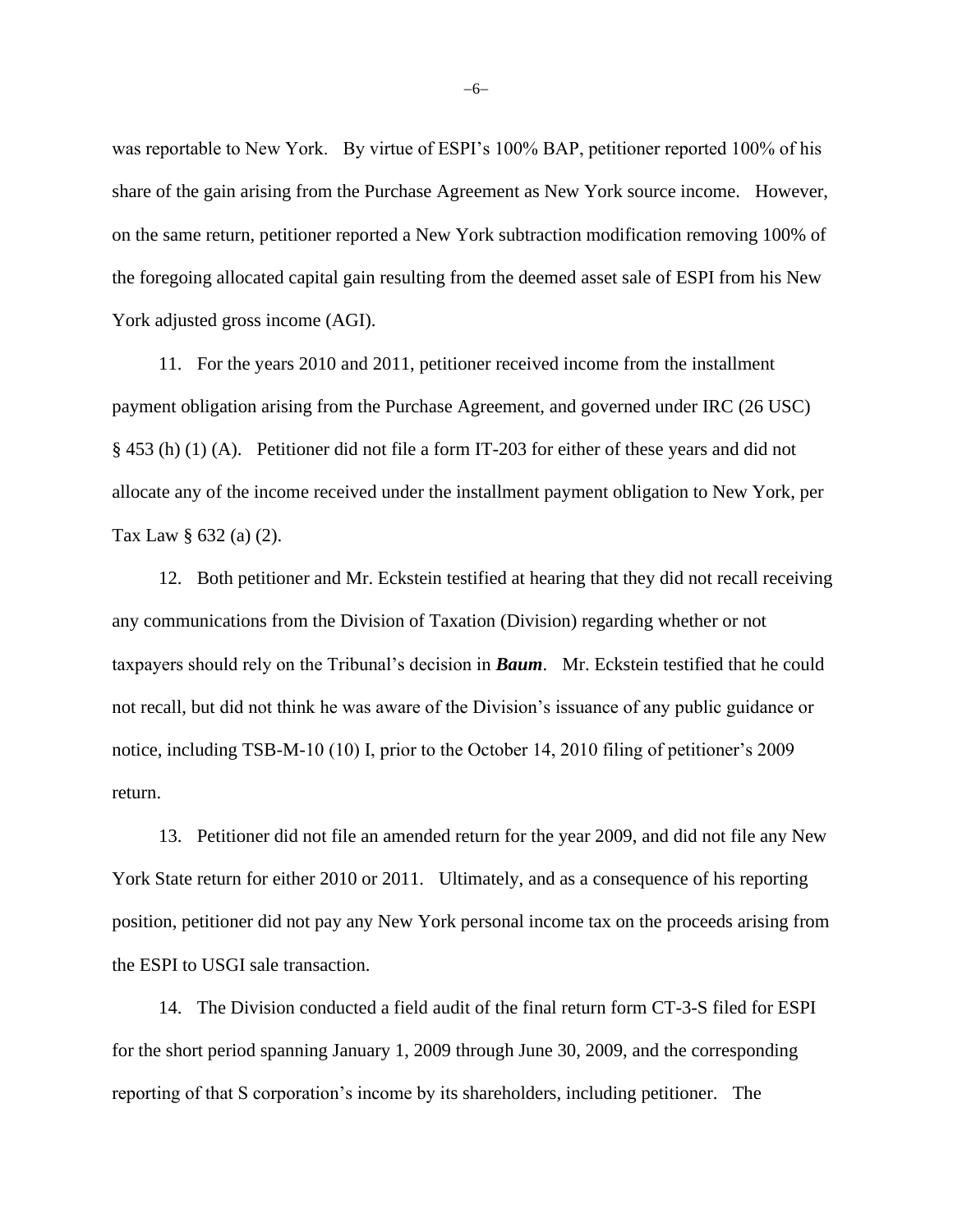Division's review of returns filed by ESPI, and by petitioner, together with the documentation provided on audit, resulted in a determination that the transaction was properly a deemed asset sale, per IRC (26 USC) § 338 (h) (10), with the proceeds from such transaction properly treated as resulting from an asset sale, and thus constituting New York source income to the extent of ESPI's BAP. For 2009, the Division disallowed petitioner's claimed subtraction modification removing the capital gain income from the deemed asset sale from his return since Tax Law § 612 (c) does not include or provide a subtraction modification for such income. In turn, such entire gain was treated as New York source income, allocable as based on ESPI's reported BAP of 100%, and was subjected to New York tax. For 2010 and 2011, the Division determined that petitioner was obligated to file and report the installment payments arising from the deemed asset sale as New York source income, per Tax Law § 601 (e), with the same allocable to New York based on ESPI's reported BAP of 100%, pursuant to Tax Law § 632 (a) (2), and properly subject to New York tax.

15. On May 30, 2013, the Division issued to petitioner a notice of deficiency (assessment ID L-039487251), asserting additional New York state personal income tax due for the years 2009, 2010 and 2011, in the aggregate amount of \$810,815.00, plus interest, and penalty under Tax Law § 685 (a) (1) for failure to have filed a return for either of the years 2010 and 2011.

16. At the hearing, petitioner introduced the testimony of James Cahill, a professional engineer with many years of direct experience in the field of public utilities, energy provision and energy efficiency. Mr. Cahill served as ESPI's vice president for the three year period prior to the sale of ESPI that is at issue in this matter. Mr. Cahill explained that in the late 1990s, the energy industry, which had previously been a public utility-based monopoly including generation, transmission, delivery and sale of energy to end-user customers, was deregulated and

−7−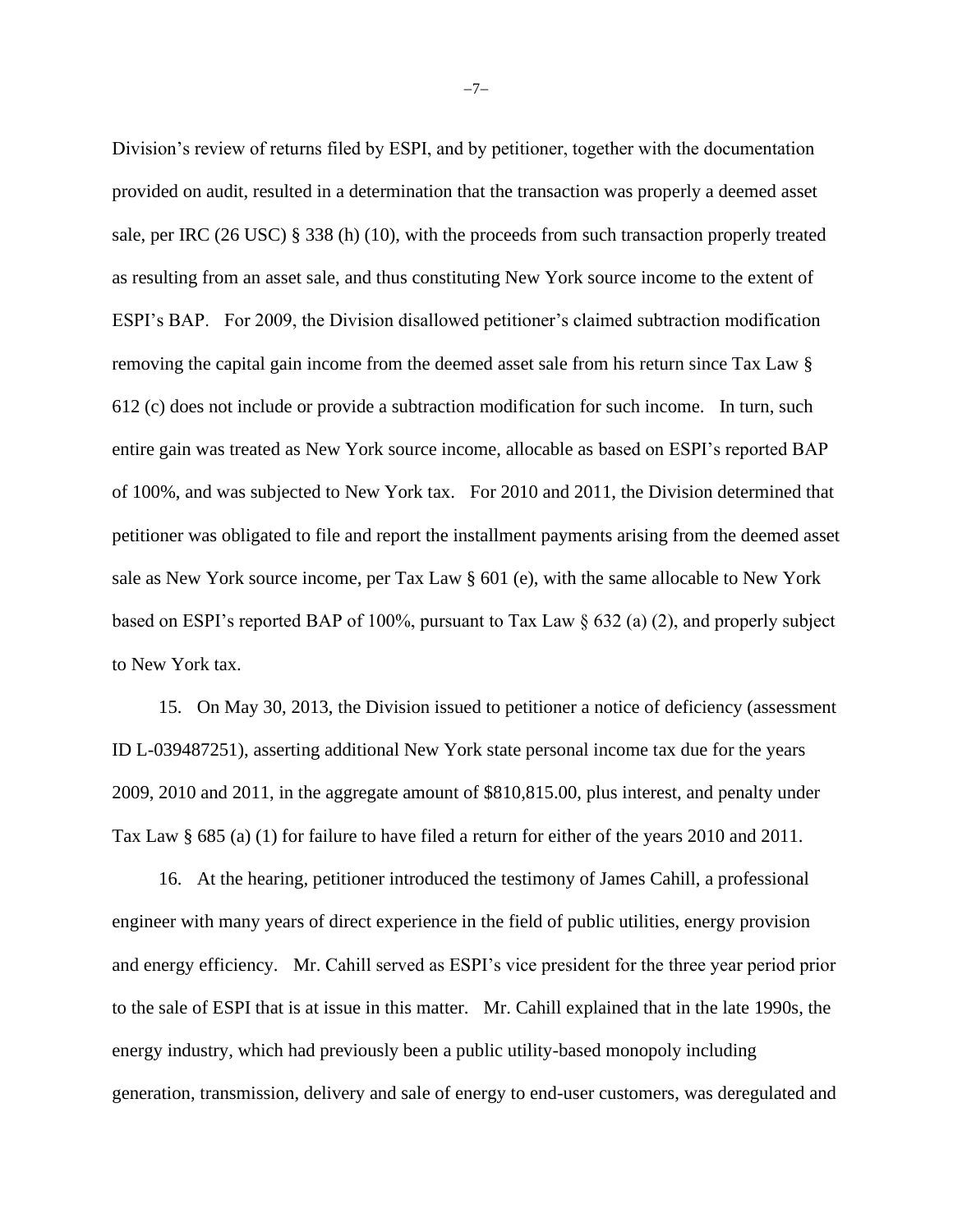restructured such that consumers could select who would supply their energy.<sup>3</sup> Under deregulation and restructuring, the public utilities would continue to transmit and deliver electricity to end-users, via their transmission network (towers, poles, wires, meters, etc.), maintain such distribution network (grid), and be paid for doing so. However, in order to promote energy price competition, reliability, and efficiency, to the benefit of both end-users and the energy industry in general, entities known as energy services companies (ESCOs) were created as new competitive suppliers in the marketplace. At the same time, and in conjunction with the conversion to deregulation, various price-reduction and other incentives became available to end-users who switched to competitive suppliers.<sup>4</sup>

17. Initially, most ESCOs were large, utility-owned (second tier) companies, with power generation capabilities, who owned the electricity, had significant finance availability, and could advise their large customers to undertake large scale energy efficiency upgrades at their facilities, and pay for such upgrades through their bills. Mr. Cahill noted, however, that in connection with deregulation, and the accompanying changes in the manner in which public utilities were to do business, there was a need for smaller companies who could "facilitate the educational knowledge to the customer so that the customer would be able to benefit from the various programs that were now being offered." Mr. Cahill distinguished smaller ESCOs, such as ESPI, from the larger ESCOs described above, as follows:

> "Well, they would call us 'suppliers,' but we facilitated the transaction; we would inform a customer, do you know that your utility says if you switch to

−8−

<sup>&</sup>lt;sup>3</sup> Deregulation impacted both gas and electric energy. Since ESPI was involved only with electrical energy, this determination confines itself only to that type of energy.

<sup>&</sup>lt;sup>4</sup> Among the incentives referenced by Mr. Cahill that became available in conjunction with deregulation, were the reduction or elimination of (state and/or local) sales taxes and gross receipts taxes, certain per kilowatt hour reductions in the cost of electricity, and additional rebates based on efficiency upgrades.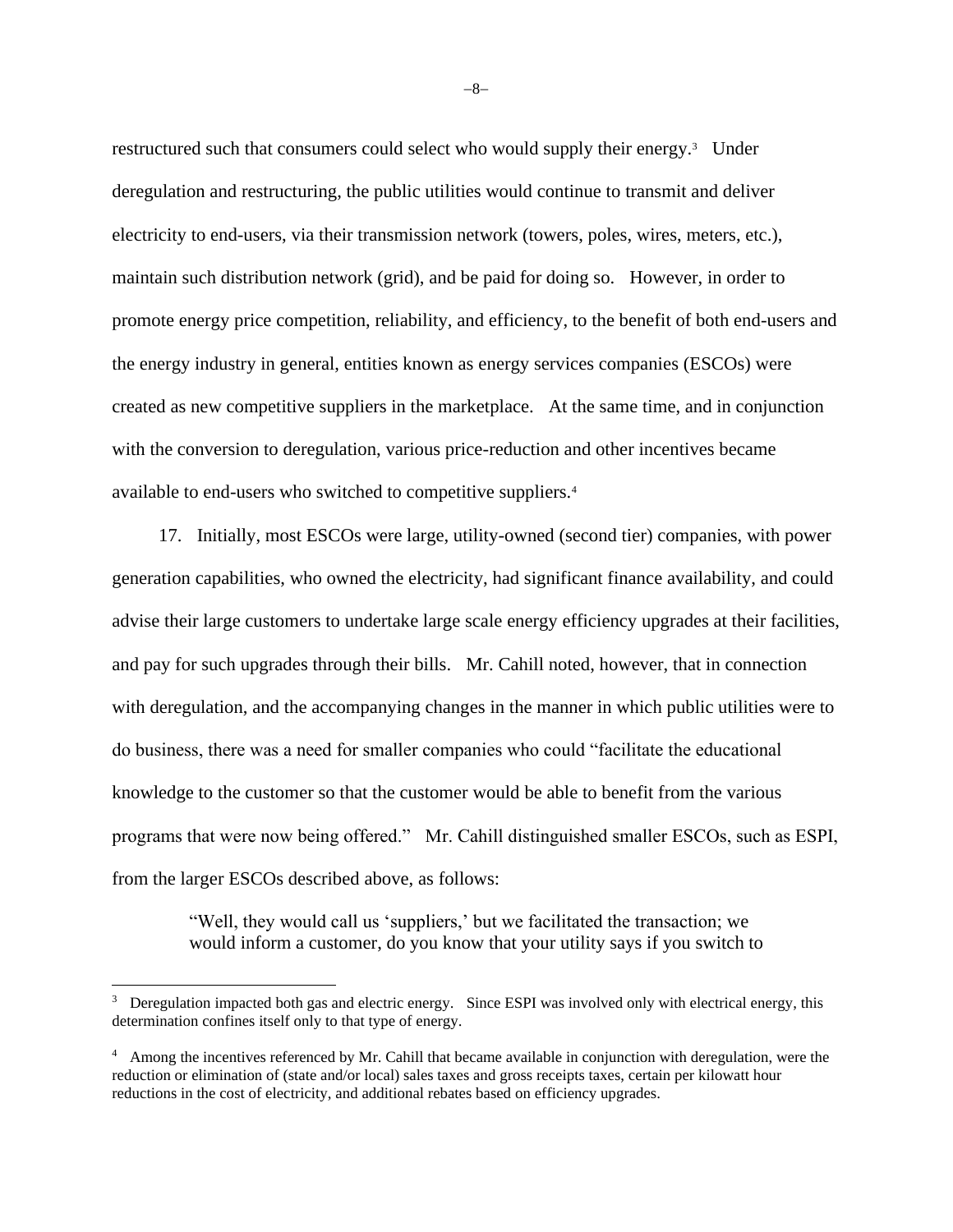a competitive supplier, you're going to get a benefit of a reduction in sales tax – well, actually, it was a waiver, a complete waiver of sales tax, and a waiver of the gross receipt[s] taxes, and they gave the customers an incentive of 4 mils; I believe it was .004 cent discount off of their usage in the electricity bill. So they encouraged, one, customers to switch to outside or different ways to get their electricity, and then they encouraged the energy service providers, and they created an incentive[s] for us to come in; one was that offset in the taxes, because we weren't – like any company, we would have passed it through if the customer had to pay sales tax on the goods. And if the customers had to pay gross receipts taxes, then the prices would have probably changed to the customers, as well.

So that alleviation of taxes created this giant profit center for new companies, as well as it created an opportunity of savings for the customers."

18. Mr. Cahill further distinguished ESPI from the larger ESCOs, including those who had been divested (or "unbundled") from utility companies as second tier companies, by noting that the latter, larger ESCOs could "wield" power, by virtue of their size and financial wherewithal, so as to negotiate with power generators to purchase blocks of power in advance at a more favorable "day-ahead" price, from which a fixed price product could then be offered to customers. By contrast, ESPI and other smaller ESCOs without the clout to do so, obtained electricity for their customers directly through the New York Independent System Operator (NYISO) energy "pool," and "passed through the charges."

19. Mr. Cahill described ESPI as a service provider that facilitated transactions between customers and public utility companies by assisting customers, most of whom were located in New York, in taking advantage of governmental incentives that had become available in connection with deregulation of the utility industry. He stated that EPSI employees would, with the "blessing" or approval of the utilities, contact potential customers in "optimal areas," meaning customers who were receiving their electricity from such public utilities (i.e., captive customers) in areas where various benefits and incentives associated with deregulation were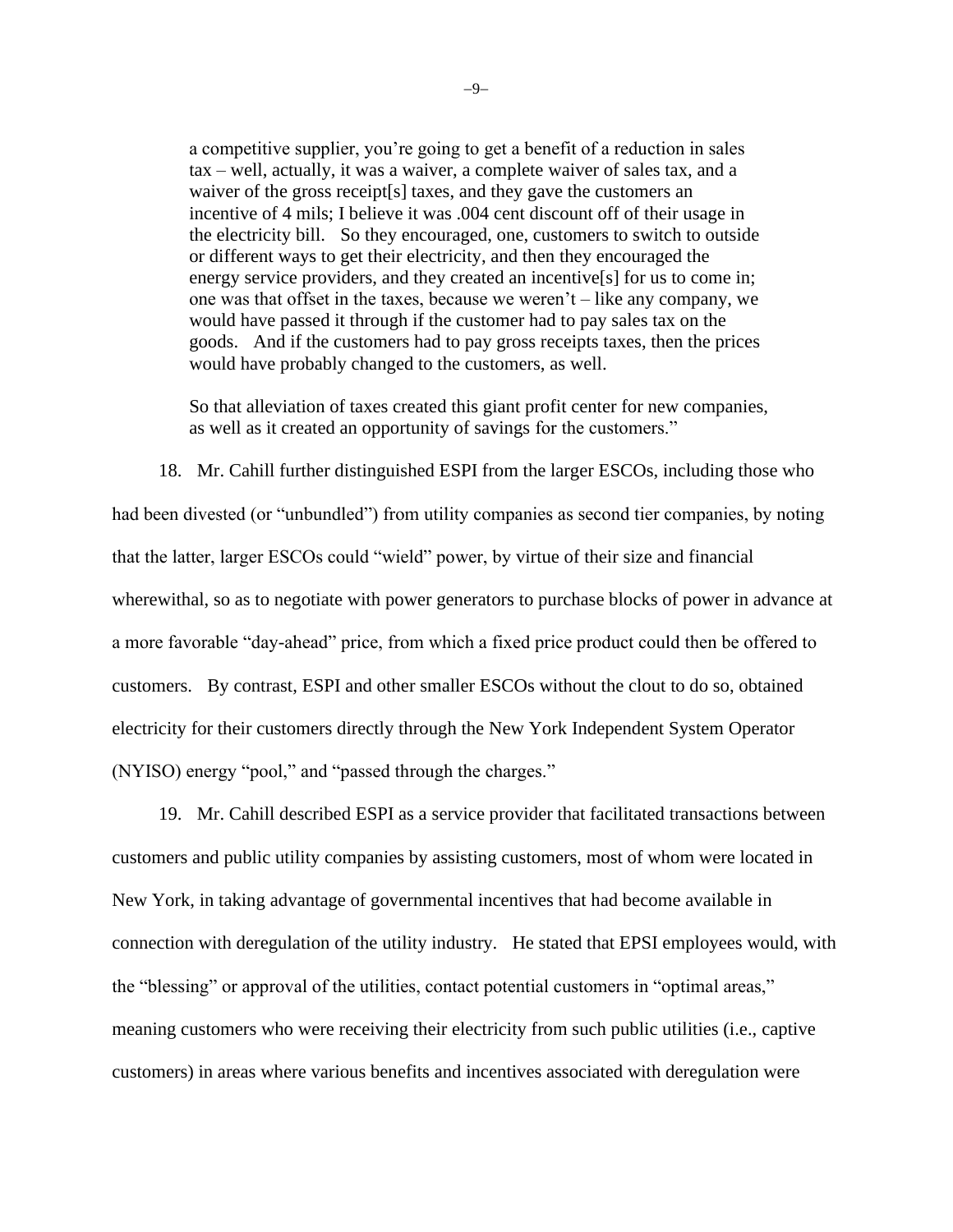offered. In turn, and using ESPI's proprietary software, ESPI's employees would input and analyze, or "scrape," utility data regarding such utility companies' customers' electricity usage, in connection with the potential impact of applying the various incentives stemming from deregulation, so as to determine how, and to what extent, such customers could reduce their electrical bills.

20. ESPI's employees contacted potential customers via telephone from a call center located in Pittsfield, Massachusetts, advised that the potential customers' public utility had given its approval for ESPI to contact them, and explained that ESPI could help save money on the potential customers' energy bills. The potential customers would provide their account numbers to ESPI's employees, who in turn would analyze the potential customers' bills, as above, and advise over the phone as to the potential savings. ESPI's aim was to sign up such public utility customers as its own customers, based on the reduced energy price it could offer. ESPI's price for electricity was described as a "blended" per kilowatt hour price, calculated based on ESPI's cost to purchase electricity from NYISO, in combination with utilizing certain of the available price reduction incentives described above, to arrive at a price that was less than the "captive" price charged by the public utility, but which still allowed ESPI to make a profit.

21. To assure it could provide power for its customers, ESPI would advise NYISO of the estimated amount of electricity ESPI's customers would use, so that the same would be "set aside" as available. Electricity was delivered to ESPI's customers by the public utility for the particular customer's area through the power transmission and distribution grid. The public utilities were obligated to maintain the transmission and distribution grid (e.g., repair downed power lines, broken meters, etc.) so as to assure reliable delivery of power. Each ESPI customer

−10−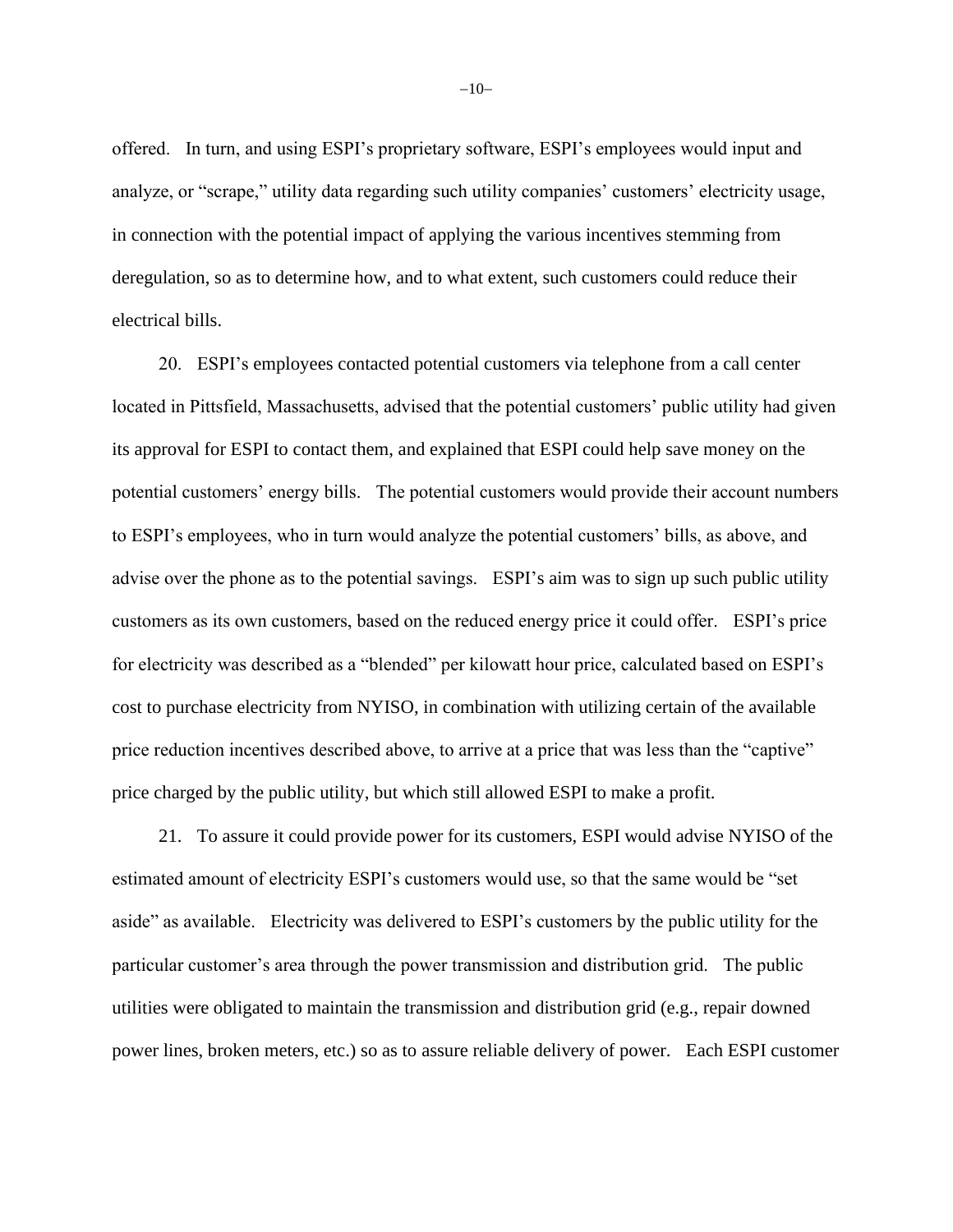was billed for the amount of electricity used, as metered, and at the price determined under ESPI's contract with each customer.

22. ESPI's customers did not pay ESPI directly. Instead, under the "one-bill" system, the delivering public utility would bill each customer based on their metered consumption of electricity, and would remit the amount due ESPI after collecting payment from the customer on behalf of ESPI. ESPI would, in turn, pay NYISO based on the metered ("trued-up") amount of power consumed by its customers, with the differential (less ESPI's operating costs) representing ESPI's profit.<sup>5</sup> In consequence, whereas consumers who elected to purchase their electricity directly from the public utilities would pay the public utility's captive customer price, consumers who purchased from ESCOs, such as ESPI, could receive a lower price per kilowatt hour for their electricity based upon the particular blend of the tax benefits, rebates, discounts, and other incentives available from the various competing ESCOs. Mr. Cahill described the foregoing as follows:

"[ESPI] took [the state and local sales tax] reductions, as well as the .004 reduction. And then, because we were facilitating the transaction, we then offered back to the customer the ability to reduce the rate based on those – so their bill, based on the inclusion of taxes and what they were paying before was X. But because they said, please go with Energy Service Providers, we're going to eliminate the [sales taxes] for you and we're going to reduce your bill by .004, then we were allowed to go in there and we – you know, we'd have transactional fees in there, but we gave back a blended reduced price for the customer. So it was definitely lower than they were paying prior to the relationship [with ESPI]."

 $<sup>5</sup>$  In his testimony, Mr. Cahill stopped short of affirmatively stating that ESPI was responsible to pay for the</sup> electricity used by a customer in the event that customer did not pay their bill. Rather, he noted the obligation of the delivery utility to bill and collect from the customer under the one-bill system, and the authority of the utility, as opposed to ESPI, to suspend or terminate power delivery in the event of customer non-payment. Nonetheless, the tenor of the testimony, together with contract documents in the record concerning electricity purchases by ESPI from NYISO, support the finding that if a customer didn't pay for their electricity, ESPI was still required to pay NYISO.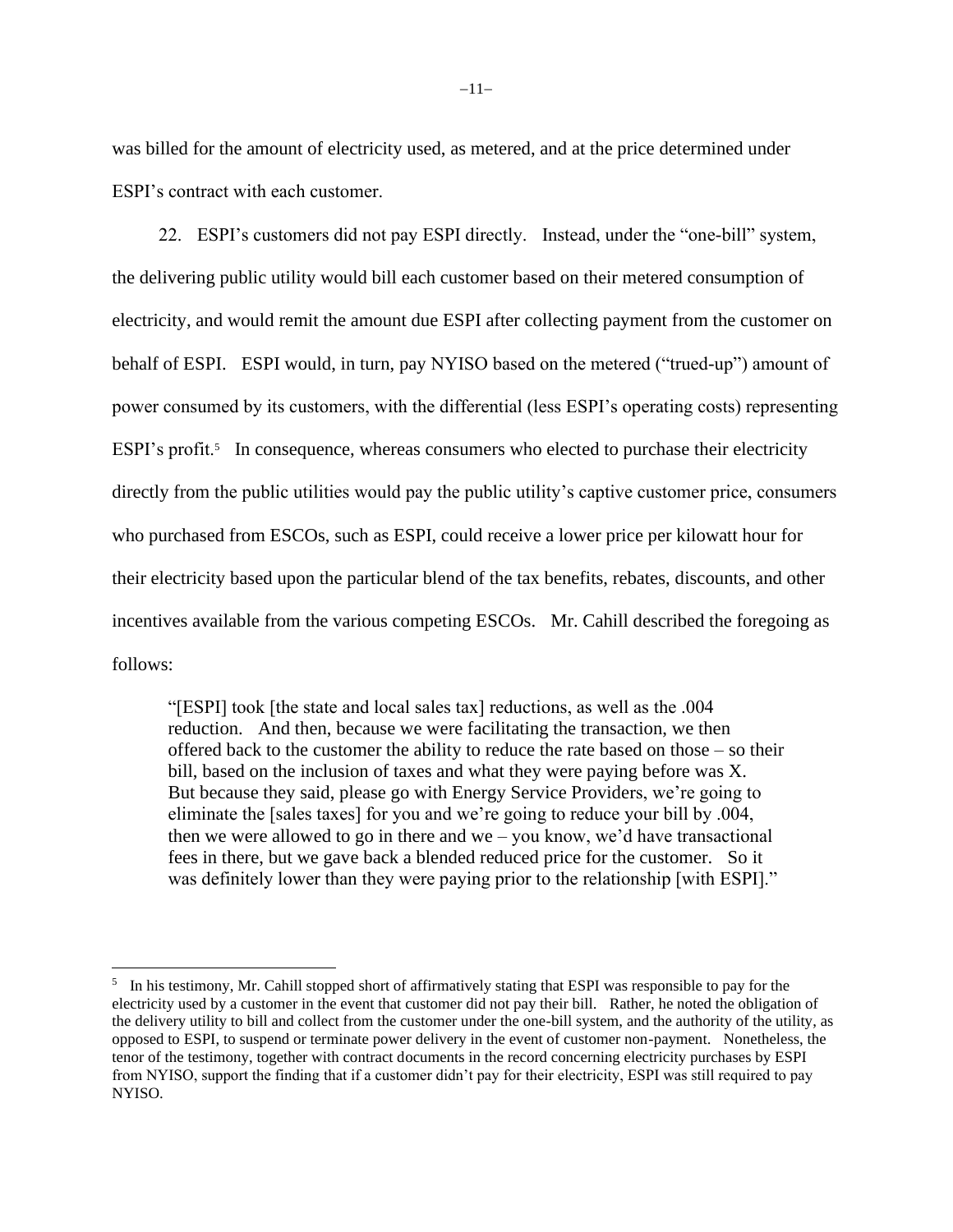23. Mr. Cahill stated in his testimony that ESPI's employees carried out the foregoing activities via telephone and computer contact from ESPI's call center in Pittsfield, Massachusetts. He also stated his opinion that ESPI did not take physical possession of a tangible asset, per se, but rather that "it's all done through via meters and electronic transfer of data."

24. "ESPI's Business" is defined in Article VIII of its Purchase Agreement with USGI as having "the meaning set forth in the Recitals." Item C of the Purchase Agreement Recitals states that ESPI is "in the business of providing energy to commercial and residential customers in certain states in which the energy market has been deregulated (the 'ESPI Business')." The Purchase Agreement provides, at section 2.11 (c), that ESPI holds New York Retail Licenses allowing ESPI to "sell or market electric energy at retail in the State of New York." Section 2.22 (b) of the Purchase Agreement states that there are no matters outstanding that would materially impact ESPI's "ability to transact business as an electric supplier in any jurisdiction." On its federal forms 1120-S, ESPI reported its "business activity code number" as "221100," corresponding generally to "Utilities," and code-specifically to "power generation, transmission and distribution." On its federal and New York corporation tax returns, ESPI consistently reported its "principal business activity" as "energy provider," and its "product or service" as "energy."

25. As noted, since its incorporation in 2002, 100% of ESPI's receipts have been apportioned to New York State for purposes of computing and reporting its BAP on its New York State S corporation franchise tax filings. In fact, ESPI reported a 100% BAP on such filings for all of the years spanning 2002 through its sale in July 2009, with the exception only of the year 2006, when (as an apparent consequence of "BAP factor weighting") it reported a 60%

−12−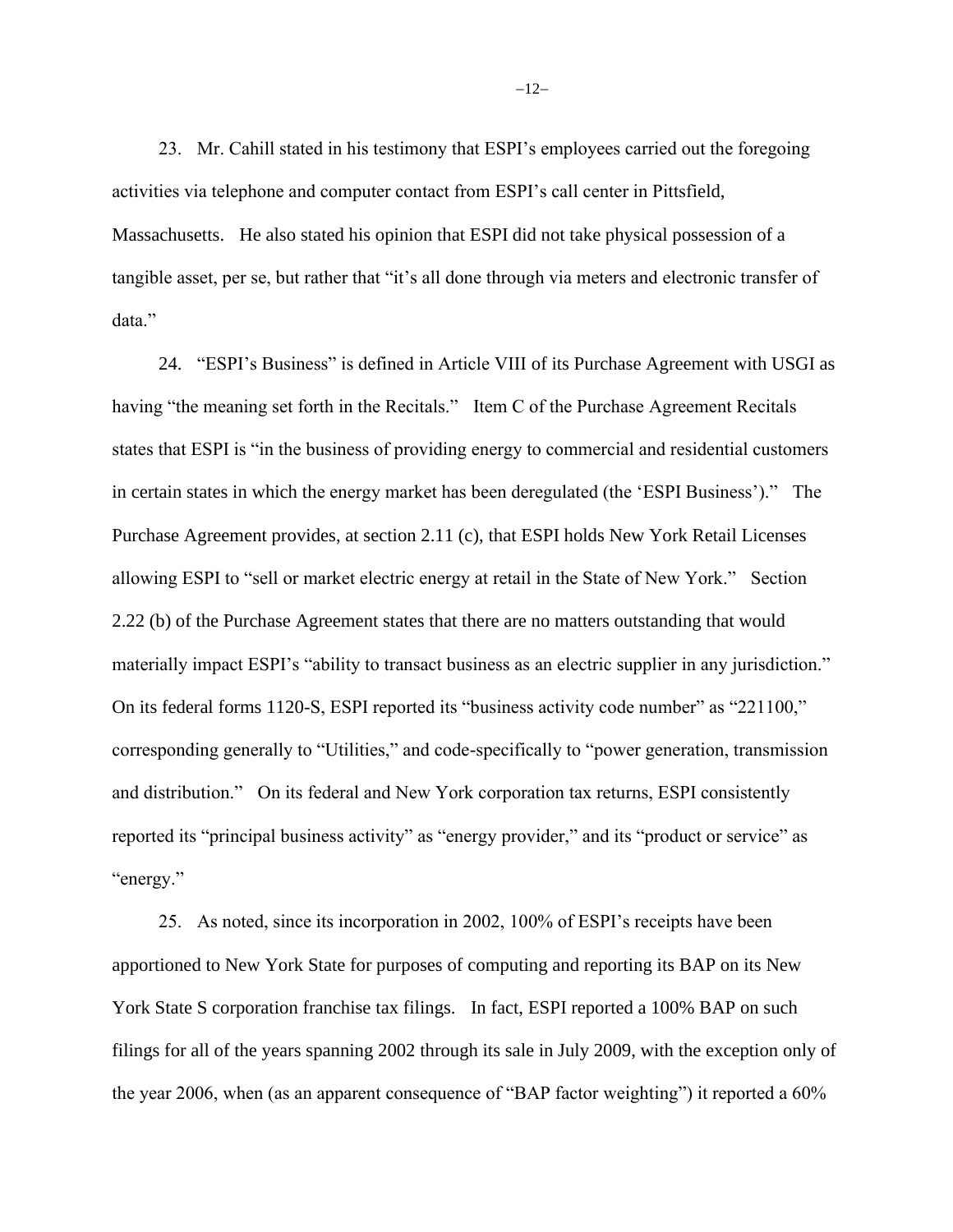BAP.<sup>6</sup> By contrast, none of ESPI's receipts were apportioned to the Commonwealth of Massachusetts during any of the years 2006 through 2009.

## *THE DETERMINATION OF THE ADMINISTRATIVE LAW JUDGE*

The Administrative Law Judge first addressed petitioner's argument that the retroactive imposition of the tax liability based upon the 2010 Amendments violates the Due Process Clauses of the US and NY Constitutions. The Administrative Law Judge noted that petitioner was aware that past legal challenges had upheld the retroactive application of the 2010 Amendments but maintained that his challenge should prevail because the sale and the IRC (26 USC) § 338 (h) (10) deemed asset sale election herein (the transactions at issue) occurred after the Tribunal's decision in *Baum*. The Administrative Law Judge then briefly reviewed those past legal challenges: *Caprio v New York State Dept. of Taxation & Fin.* (25 NY3d 744 [2015], *rearg denied* 26 NY3d 955 [2015], *Matter of Luizza* (Tax Appeals Tribunal, March 29, 2016) and *Matter of Baum*. 7

The Administrative Law Judge continued by discussing the legislative history of the issue of New York's treatment of sales of stock of New York related S corporations by nonresidents where the gains from the sales were treated for federal purposes as deemed asset sales under IRC

<sup>&</sup>lt;sup>6</sup> Beginning in 2007, New York State required the allocation of corporate income on the basis of a BAP consisting of a single, receipts only, apportionment factor, as opposed to the inclusion of additional property and payroll BAP apportionment factors, as had been the case in earlier years.

<sup>7</sup> The Administrative Law Judge also referenced by citation *Matter of Mintz* (Division of Tax Appeals, June 4, 2009). The Administrative Law Judge noted that while determinations issued by administrative law judges "shall not be cited" and "shall not be considered as precedent" (*see* Tax Law § 2010; *compare* Tax Law § 2016), *Matter of Mintz* was referenced by citation in his determination since that determination was specifically referenced in the legislature's findings accompanying the 2010 Amendments and was identified by citation in the Court of Appeals' decision in *Caprio*. We agree with this statement, but disagree that *Matter of Mintz* is relevant to the current matter as it dealt with an IRC (26 USC)  $\S$  453 (h) (1) (a) transaction and not, as in the present matter, an IRC (26 USC)  $\S$ 338 (h) (10) transaction.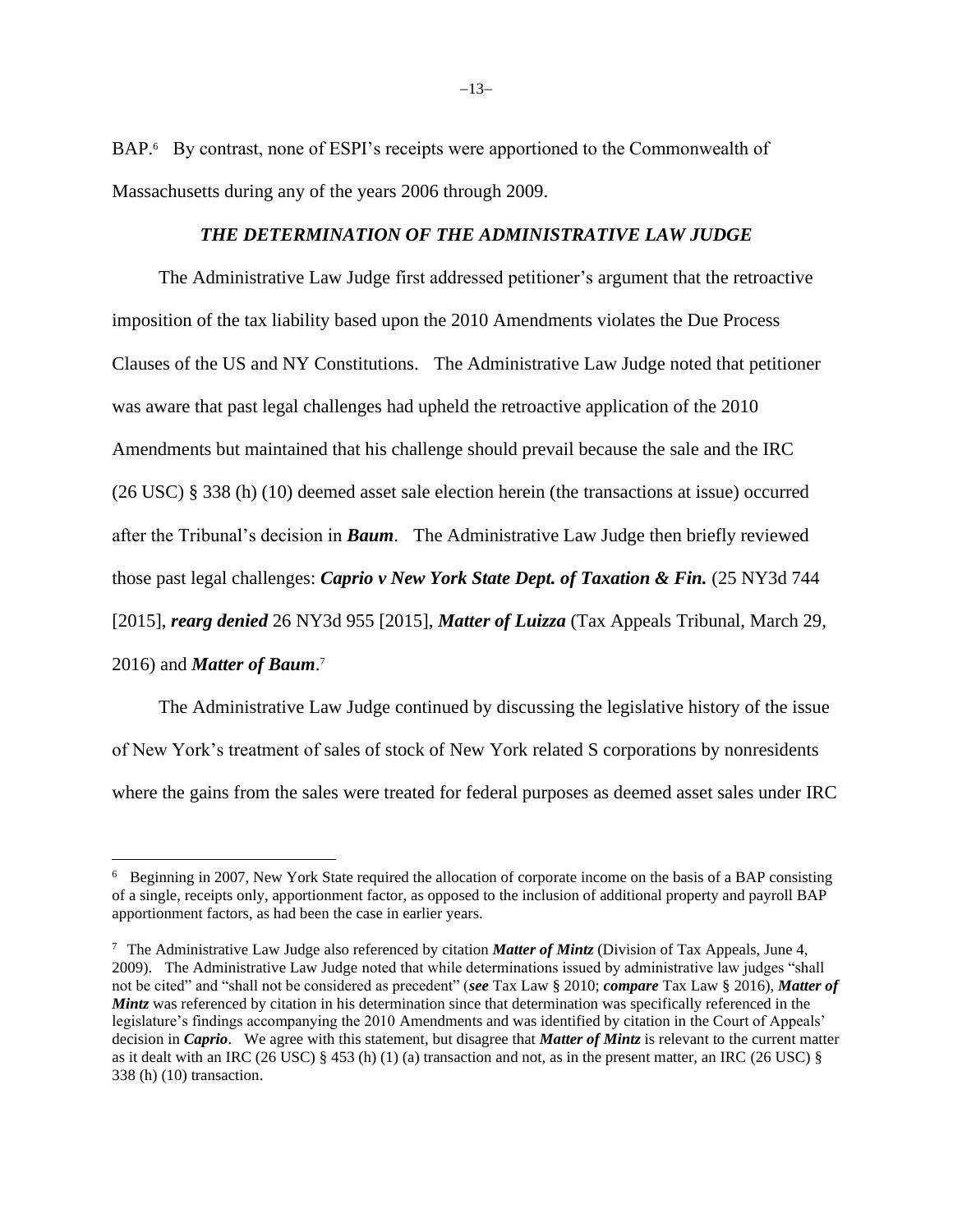(26 USC) § 338 (h) (10) or installment sales under IRC (26 USC) § 453 (h) (10). The Administrative Law Judge noted that at the time of the transactions at issue in this matter, the controlling statute, Tax Law former § 632 (a) (2), did not address this issue. The Administrative Law Judge explained that in response to *Baum* and an Administrative Law Judge determination, the Legislature amended the statute effective August 11, 2010, to provide that any gains resulting from elections made under IRC (26 USC)  $\S$ § 338 (h) (10) or 453 (h) (1) (A) were to be recognized as New York source income. The 2010 Amendments were made retroactive to taxable years beginning on or after January 1, 2007. The Administrative Law Judge noted that the Division issued a memorandum providing guidance to the public that reiterated the retroactive nature of the 2010 Amendments. The Administrative Law Judge explained that, thereafter, *Caprio* and *Luizza* were issued upholding the retroactive application of the 2010 Amendments to the transactions at issue in those cases.

The Administrative Law Judge began his analysis of the circumstances of this case by noting that it was controlled by the balancing test set forth in *Matter of Replan Dev. v Department of Hous. Preserv. & Dev. of City of N.Y.* (70 NY2d 451, 455 [1987], *appeal dismissed*, 485 US 950 [1988], which looks to three factors: (1) "the taxpayer's forewarning of a change in the legislation and the reasonableness of [the taxpayer's] reliance on the old law;" (2) "the length of the retroactive period;" and (3) "the public purpose for the retroactive application" (*Matter of Replan Dev.*, 70 NY2d at 456; *see James Sq. Assoc. LP v Mullen*, 21 NY3d 233, 246 [2013]).

In reviewing whether petitioner had forewarning of the 2010 Amendments and whether petitioner's reliance on the law prior to the 2010 Amendments was reasonable, the Administrative Law Judge noted that the only fact distinguishing this case from *Caprio* and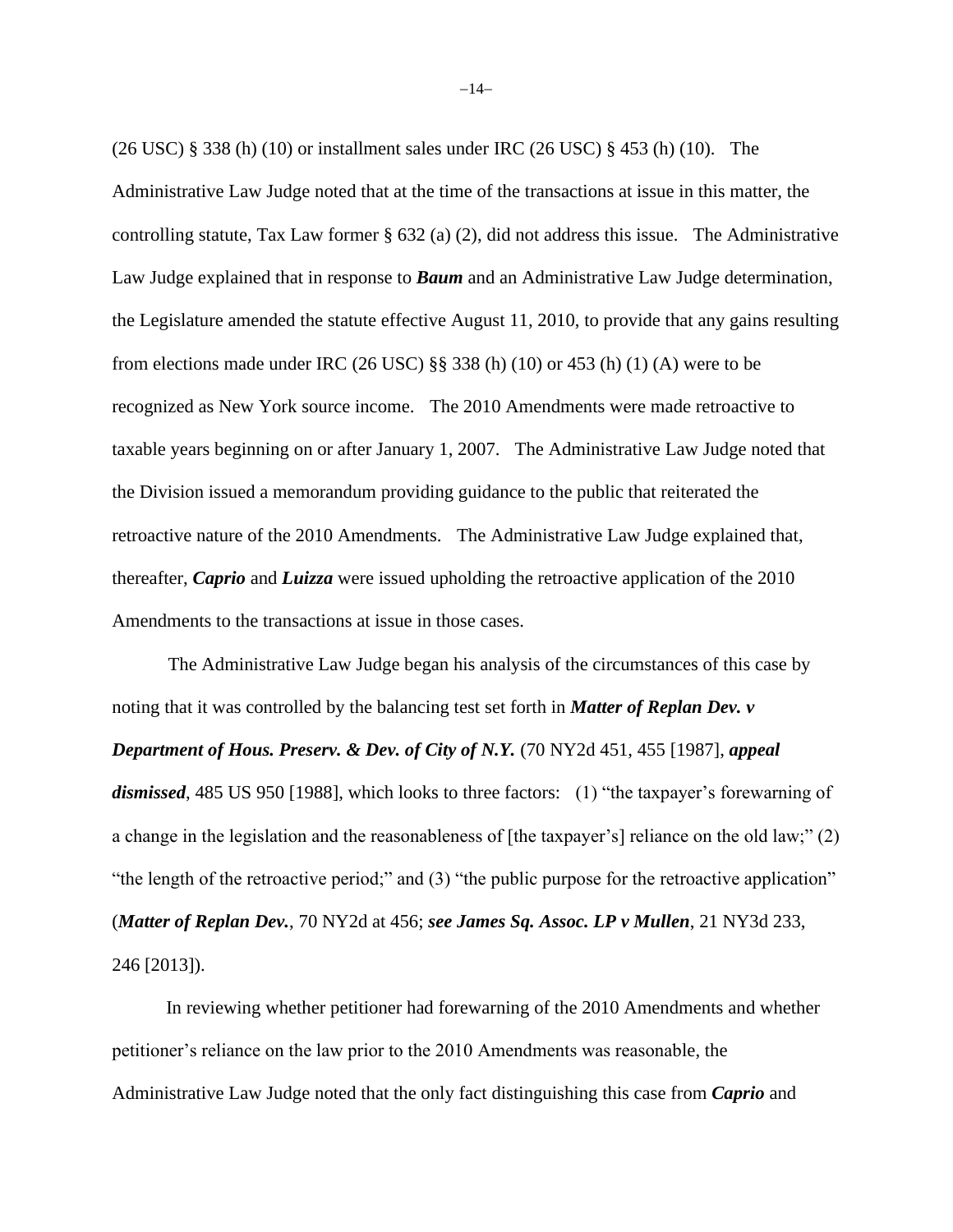*Luizza* was the fact that the transactions at issue occurred after the Tribunal's decision in *Baum*. The Administrative Law Judge explained that the Legislature intended the 2010 Amendments to be retroactive to all open years and did not limit this direction in any manner by reference to the decision in *Baum*. The Administrative Law Judge found that in evaluating this factor, petitioner's course of conduct needed to be evaluated not only at the time of the transactions at issue, but also during the time of his subsequent return positions, which were taken after the 2010 Amendments and the issuance of the Division's memorandum providing guidance on the 2010 Amendments.

The Administrative Law Judge explained that the Legislature was aware of *Baum* when it adopted the 2010 Amendments and did not carve out any exception to application of retroactivity for transactions that postdated *Baum* and noted that *Caprio* approved of such full retroactivity. The Administrative Law Judge further explained that this Tribunal in *Luizza* found that *Caprio* required a conclusion that the legislative findings regarding the 2010 Amendments alone defeated any argument that the 2010 Amendments could not have been foreseen.

Finally, in his analysis of this factor, the Administrative Law Judge pointed to this Tribunal's discussion in *Luizza* regarding the public purpose for the retroactivity of the statute, and found that this Tribunal concluded that there was no indication in *Caprio* "that the deemed sale amendments adopted by the Legislature in response to this Tribunal's decision in *Matter of*  **Baum**, were meant to be excluded from" the conclusion that the complete retroactive application of the 2010 Amendments should be upheld.

The Administrative Law Judge next addressed the remaining factors set forth in *Replan*, the length of the retroactive period and the public purpose for the retroactive application, and found that such factors also weighed in favor of the Division's position. The Administrative

−15−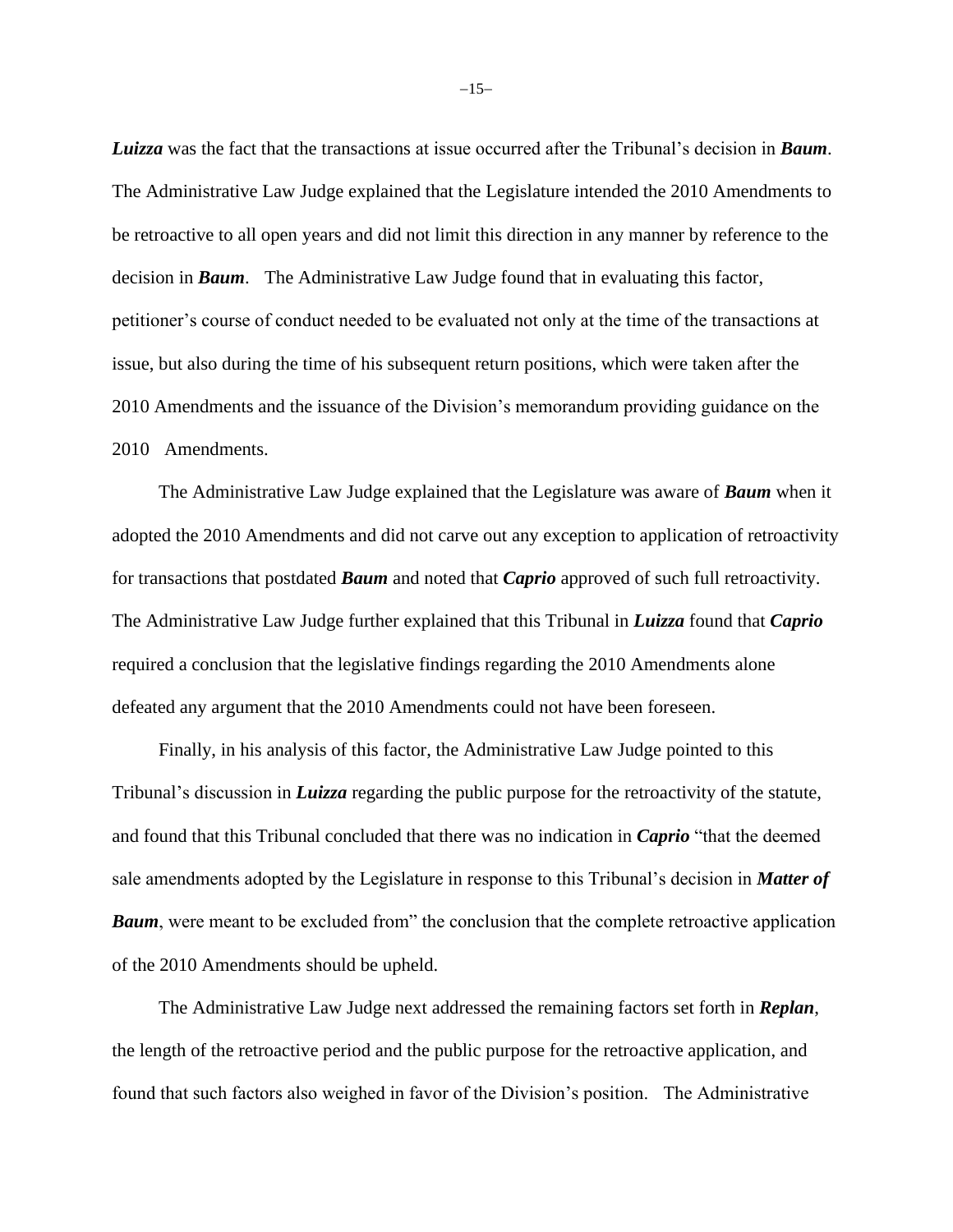Law Judge emphasized that the Court of Appeals in *Caprio* accepted the Legislature's stated aim of preventing the consequences of an incorrect Tribunal decision, such as avoiding confusion in filing, unintended refunds and protracted litigation, as a public purpose that passed constitutional muster. Accordingly, the Administrative Law Judge determined that the imposition of the tax at issue was not an unconstitutional retroactive application of law.

Having determined that the retroactive application of the 2010 Amendments was constitutional, the Administrative Law Judge addressed petitioner's New York business allocation percentage argument. The Administrative Law Judge found that petitioner had not established his claim that the business allocation percentage of ESPI was zero and that, therefore, none of its income was allocable to, or taxable by, New York.

With regard to the penalties under Tax Law  $\S 685$  (a) (1) for failing to file tax returns for 2010 and 2011, the Administrative Law Judge noted that these returns were due after the adoption of the 2010 Amendments and the issuance of the Division's memorandum providing guidance on the retroactivity of the 2010 Amendments. The Administrative Law Judge pointed to the fact that petitioner's 2009 return affirmatively indicated that no IRC (26 USC) § 338 (h) (10) election was made by petitioner as a fact that cast doubt on the credibility of witness testimony that he completely and reasonably relied on *Baum* and that he was unaware of the changes in the law that occurred after this Tribunal's decision in *Baum*. Accordingly, the Administrative Law Judge sustained the penalties.

### *ARGUMENTS ON EXCEPTION*

Petitioner agrees with the Administrative Law Judge that the three-factor balancing test set forth in *Replan* controls the outcome of this issue and acknowledges that *Caprio* and *Luizza* upheld the Legislature's retroactive application of the 2010 Amendments as constitutional.

−16−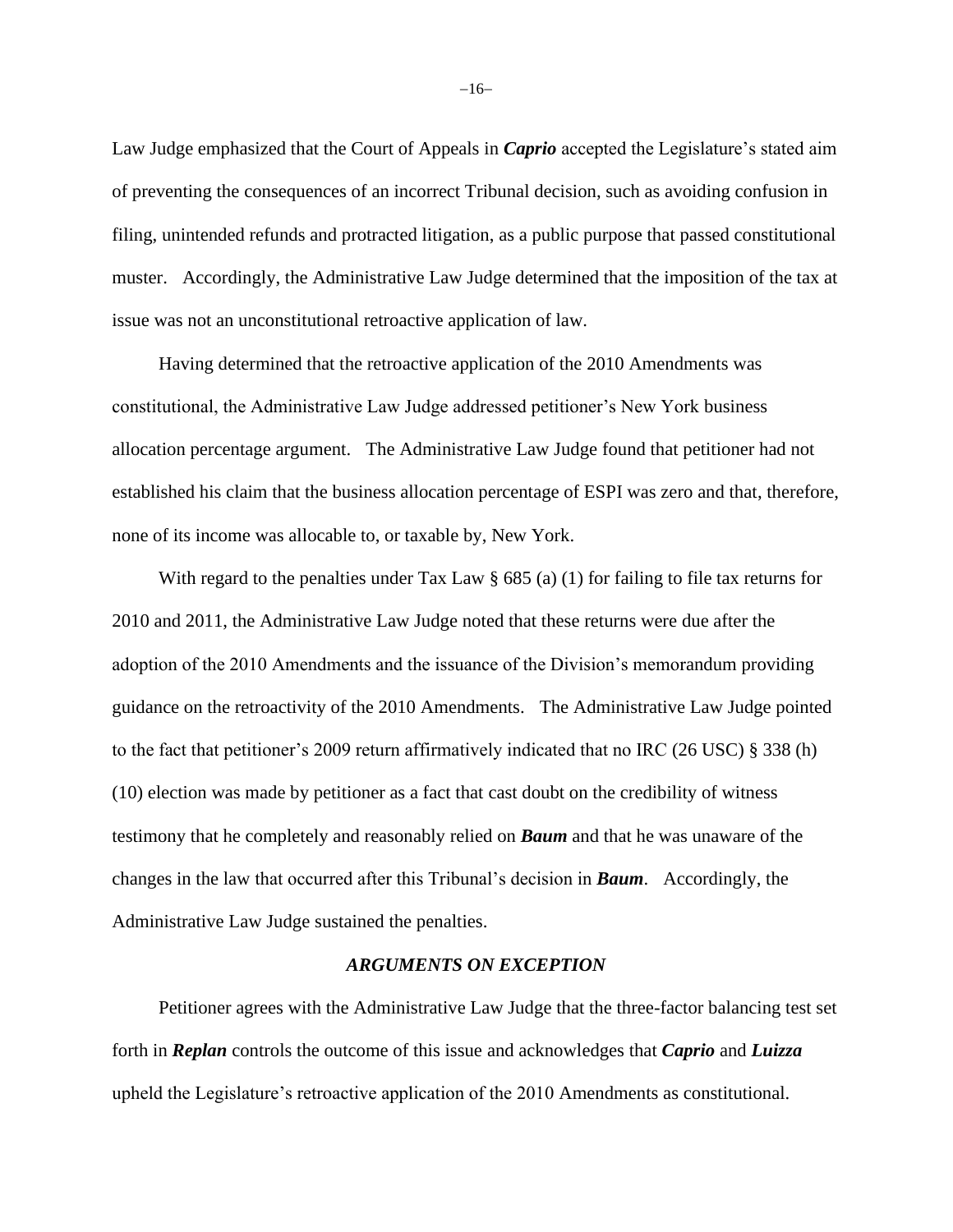Petitioner asserts, however, that the facts in this matter are distinguishable because petitioner reasonably relied upon a decision of this Tribunal, not a non-precedential determination of an Administrative Law Judge.

While petitioner acknowledges that the transactions at issue here and in *Caprio* and *Luizza* are similar in structure, petitioner asserts that such similarities do not control the outcome of this issue. Petitioner notes that after the transactions that were the subject of the *Caprio* and *Luizza* decisions occurred, the Tribunal issued its decision in *Baum* holding that, notwithstanding an IRC (26 USC) § 338 (h) (10) election at the federal level, the sale at issue remained a sale of stock for New York purposes, the gain from which is not taxed to a nonresident. Petitioner's accountant assured him that, based upon *Baum*, it was clear that the transactions at issue would be considered a sale of stock for New York purposes notwithstanding the IRC (26 USC) § 338 (h) (10) election. Petitioner argues that as the *Baum* decision was binding precedent under New York law, it was entirely reasonable for him to rely upon it in determining any New York tax liability. Furthermore, petitioner notes Tax Law § 632 (a) (2) did not specifically address how a nonresident's gain from the sale of stock in a New York S corporation should be treated when a federal deemed sale election was made under IRC (26 USC) § 338 (h) (10), and that it was not until more than a year after the transactions at issue that the 2010 Amendments were adopted.

Petitioner also disagrees with the premise of the Administrative Law Judge's analysis that petitioner's reliance must be measured at the respective tax filing deadlines. Rather, petitioner argues that whether his reliance was reasonable must be evaluated at the time of the sale, when the critical decisions surrounding the IRC (26 USC) § 338 (h) (10) election were made.

Petitioner argues that the remaining two factors of the *Replan* analysis are met when applied to the circumstances of this case. With regard to the public purpose of the retroactive

−17−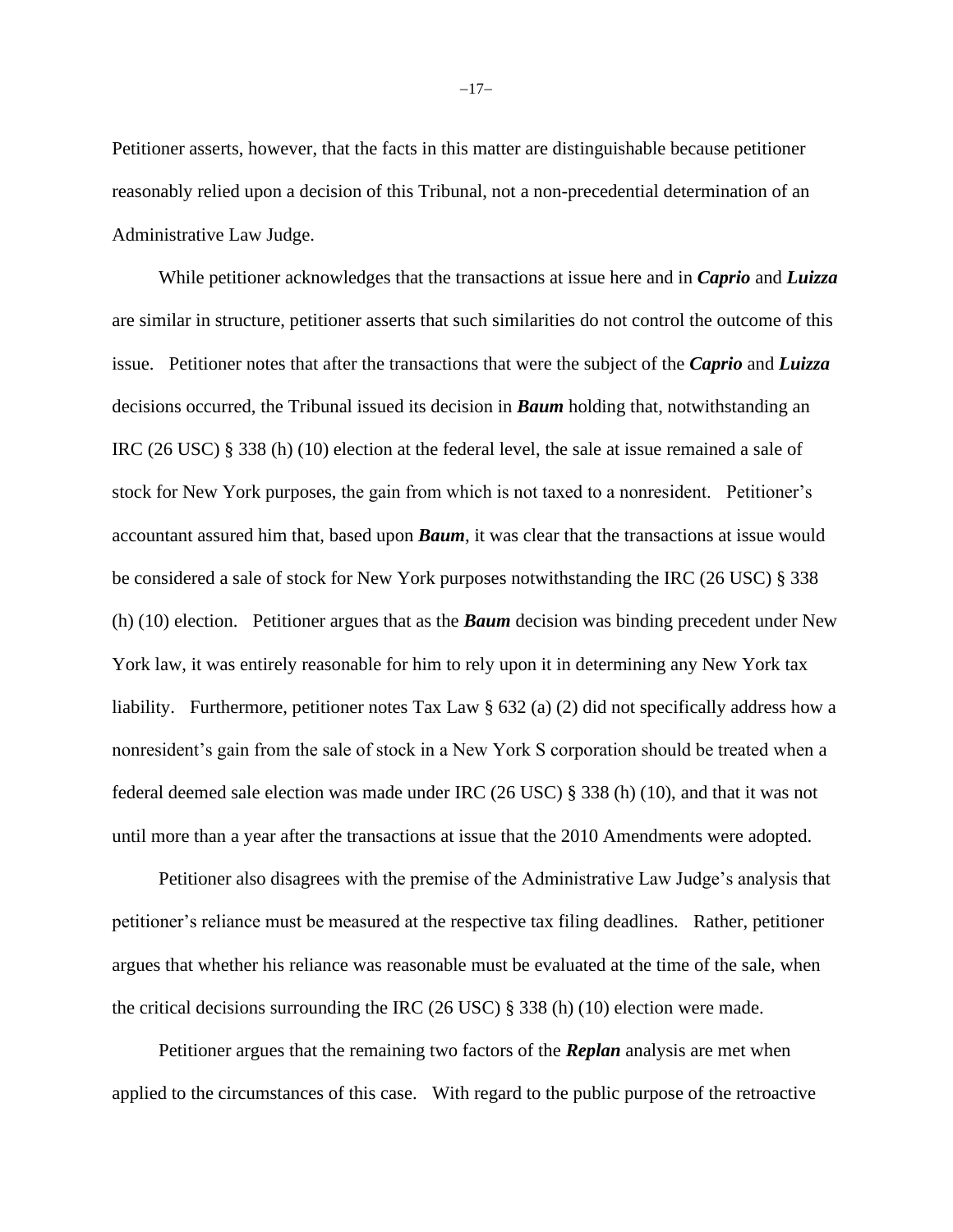application of the 2010 Amendments, petitioner argues that the state's loss of revenue is mitigated by the fact that few taxpayers are in the position of petitioner, i.e., having relied upon the Tribunal's decision in *Baum* and then having preserved their rights to appeal the Division's subsequent treatment of their IRC (26 USC) § 338 (h) (10) election in contradiction of that decision. Petitioner emphasizes that public policy requires that taxpayers be allowed to rely upon Tribunal decisions.

Alternatively, petitioner asserts that ESPI did not sell electricity, but merely facilitated virtual transactions between suppliers, deliverers and consumers of electricity and that therefore its New York business allocation percentage was zero.

With regard to the penalties under Tax Law  $\S$  685 (a) (1) for failing to file tax returns for 2010 and 2011, petitioner asserts that any failure to file was due to reasonable cause and not due to willful neglect.

The Division agrees that the three-factor balancing test set forth in *Replan* controls the outcome of this issue, but asserts that *Caprio* and *Luizza* upheld the Legislature's retroactive application of the 2010 Amendments as constitutional and require the same conclusion here. The Division asserts that the Administrative Law Judge correctly determined that the 2010 Amendments were made retroactive to tax years beginning on or after January 1, 2007 and any other year for which the applicable statute of limitations remained open in order to correct *Baum* and a determination of an Administrative Law Judge that had erroneously overturned the longstanding policies of the Division.

The Division implies that petitioner's reliance on his accountant was not reasonable because the accountant understood the effects of an IRC (26 USC) § 338 (h) (10) election to be that the seller continued to treat the sale as the sale of stock rather than an asset sale which is

−18−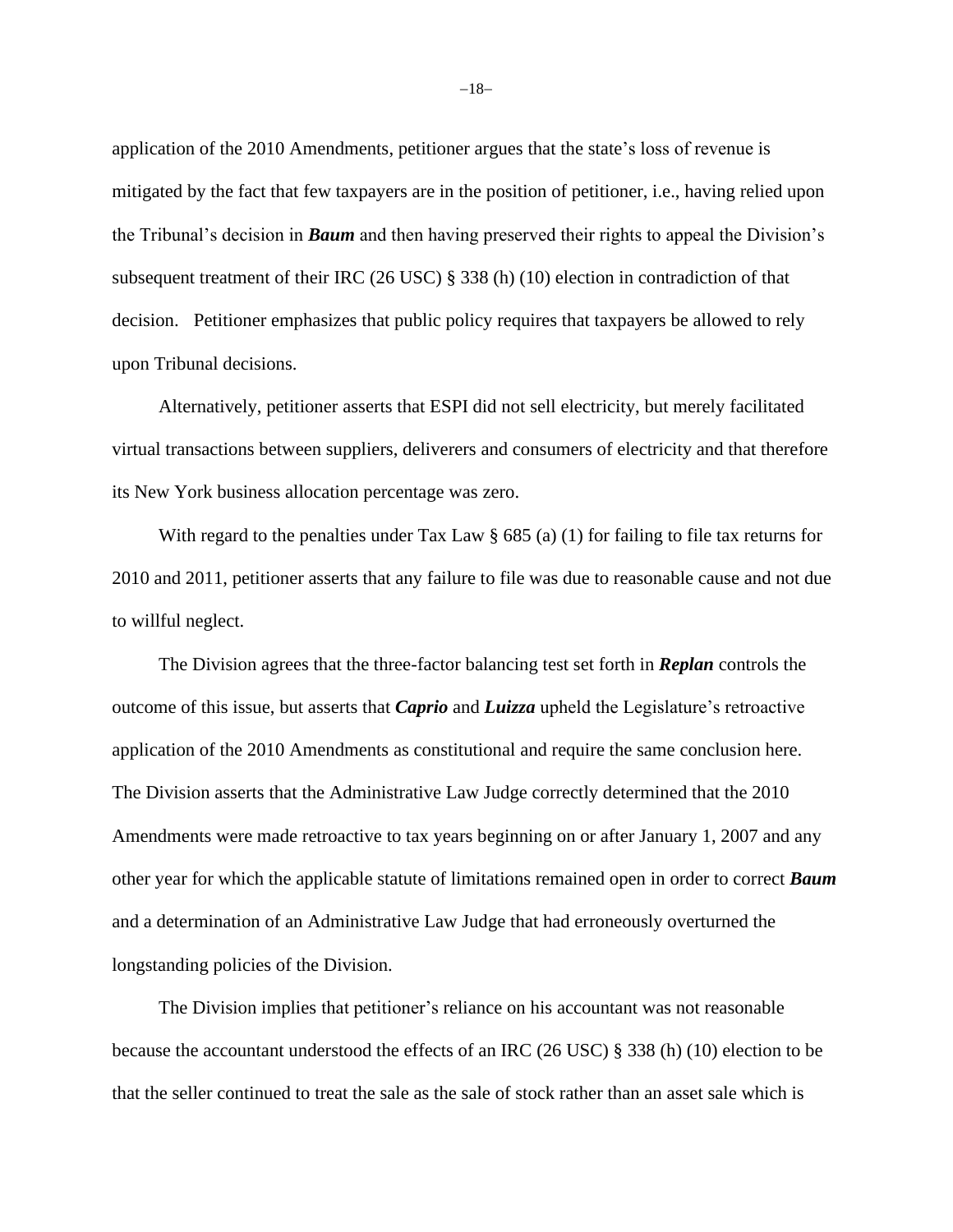contradictory to the true effects of the election and was not aware of the 2010 Amendments or the public guidance offered by the Division prior to petitioner's 2009 income tax filing. However, the Division then argues that the Tribunal opined on this very issue in *Luizza*, where petitioners argued that they reasonably relied on advice of counsel and had no forewarning of the 2010 Amendments, and that this Tribunal held such arguments were insufficient to distinguish the case from *Caprio*.

The Division points to *United States v Carlton* (512 US 26 [1994]) as standing for the proposition that even the retroactive amendment of a congressionally enacted statute relied upon by a taxpayer did not violate the taxpayer's due process rights. The Division notes that in *Carlton*, the United States Supreme Court upheld the 14-month retroactive application of a statute correcting a legislative mistake that created significant and unanticipated revenue losses (*Carlton* 512 US at 32-33). The Division argues that the 2010 Amendments were also intended as a corrective measure and that the retroactive application of the 2010 Amendments was upheld in *Caprio*.

The Division asserts that petitioner's arguments that this matter is distinguishable from *Caprio* fail as such arguments are the same as those espoused unsuccessfully by the petitioners in *Luizza*. The Division also asserts that petitioner's argument that the structure of the sale was based upon *Baum* was the same argument dismissed by the Tribunal in *Luizza*. Furthermore, the Division asserts that the Administrative Law Judge correctly concluded that the legislative findings and *Caprio* and *Luizza* controlled and that the petitioner's reliance on *Baum* was unreasonable, whether looked at in 2009 at the time of the sale or at the times that petitioner's 2009, 2010 and 2011 personal income tax returns were due.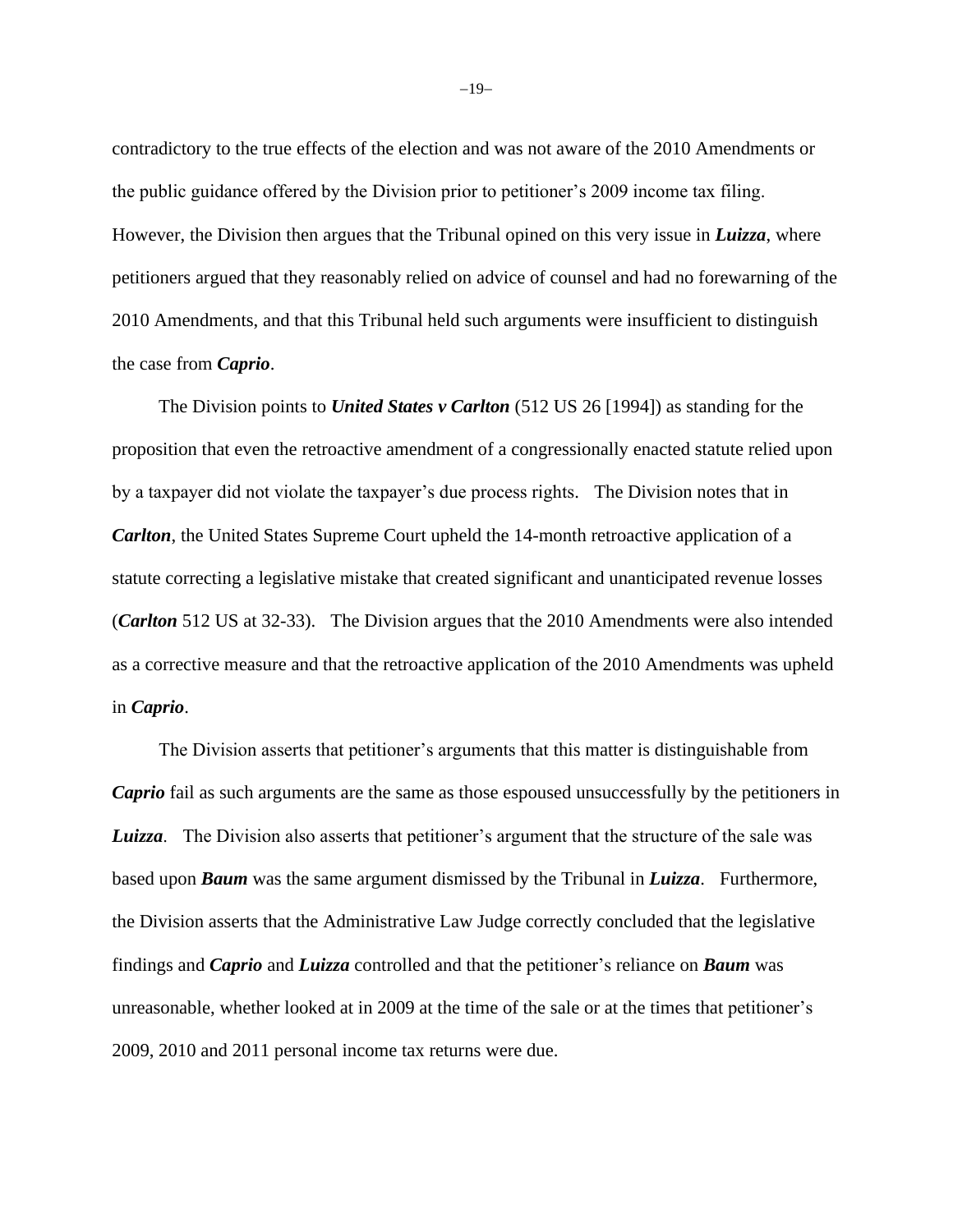The Division asserts that the Administrative Law Judge also correctly found that the remaining *Replan* factors did not weigh in petitioner's favor. Regarding the length of the retroactive period, the Division argues that the court in *Caprio* held that the retroactive period of all open tax years was rationally related to the legislative goals of correcting an administrative error and preventing an unintended loss of revenue and controls in this case. Indeed, the Division asserts that petitioner did not even challenge the length of the retroactive period. Regarding the public purpose factor, the Division asserts that the Administrative Law Judge correctly relied on *Caprio* and *Luizza* in determining that the curative nature of the 2010 Amendments as set forth by the Legislature was a valid public purpose allowing for the retroactive application of the legislation.

In response to petitioner's alternative argument, the Division asserts that petitioner failed to demonstrate by clear and convincing evidence that ESPI's New York business allocation percentage was anything other than 100%.

With regard to the penalties under Tax Law  $\S$  685 (a) (1) for failing to file tax returns for 2010 and 2011, the Division asserts that petitioner had an obligation to file tax returns for those years and failed to establish that any failure to file was due to reasonable cause and not due to willful neglect.

#### *OPINION*

## *History of Issue*

In July of 2009, when the subject transaction occurred, Tax Law former § 632 (a) (2) provided as follows:

> "In determining New York source income of a nonresident shareholder of an S corporation where the election provided for in subsection (a) of section six hundred sixty of the article is in effect, there shall be included only the

−20−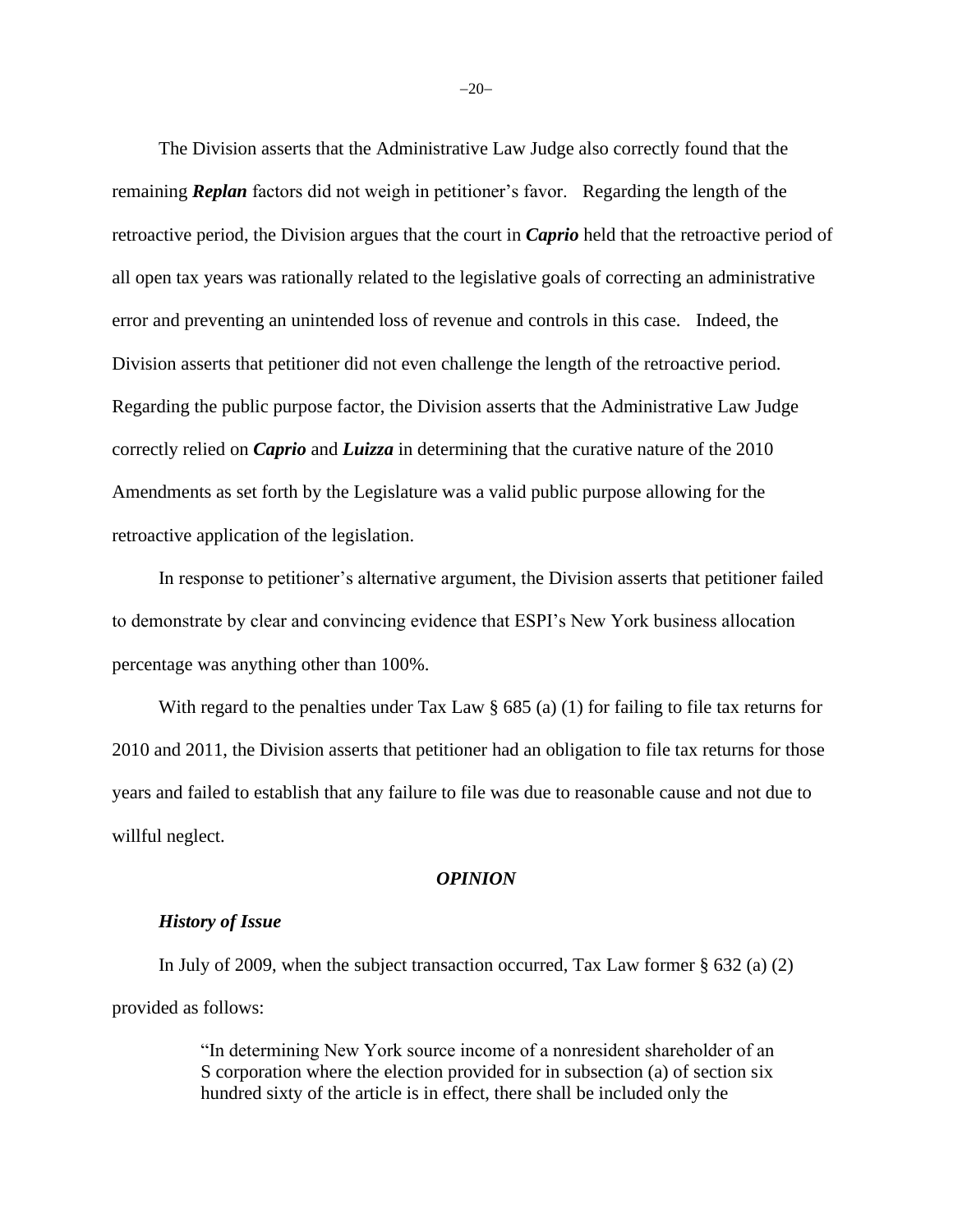portion derived from or connected with New York sources of such shareholder's pro rata share of items of S corporation income, loss and deduction entering into his federal adjusted gross income, . . . , as such portion shall be determined under regulations of the commissioner consistent with the applicable methods and rules for allocation under article nine-A or thirty-two of this chapter."

As such, Tax Law former § 632 (a) (2) did not specifically address how a New York nonresident's gain from the sale of stock in a New York S corporation would be impacted where such sale transaction was treated, pursuant to a valid IRC (26 USC) § 338 (h) (10) election, as a deemed sale of the assets of the S corporation to the buyer, followed by a deemed liquidation of the S corporation in exchange for its stock, notwithstanding that the transaction was carried out (in fact) via the sale of the S corporation's stock.

As discussed above, in February of 2009, prior to the transactions at issue, the Tribunal issued its decision in *Baum*, which held that, notwithstanding an election under the provisions of IRC (26 USC) § 338 (h) (10) where the sale of stock is deemed the sale of assets, the substance of such a transaction remained a sale of stock for New York income tax purposes. Thus, the Tribunal concluded that as gains from the sale of stock are not New York source income to a nonresident, such gains were not required to be included in the New York entire net income of the subchapter S corporation, or to be passed through to the shareholders thereof.

In response, the Legislature amended Tax Law  $\S$  632 (a) (2) in 2010 to address the issue of nonresident S corporation shareholders' treatment of income related to IRC (26 USC) § 338 (h) (10), the federal provision that was the subject of *Baum*, to provide as follows:

"In determining New York source income of a nonresident shareholder of an S corporation where the election provided for in subsection (a) of section six hundred sixty of this article is in effect, there shall be included only the portion derived from or connected with New York sources of such shareholder's pro rata share of items of S corporation income, loss and deduction entering into his federal adjusted gross income, increased by reductions for taxes described in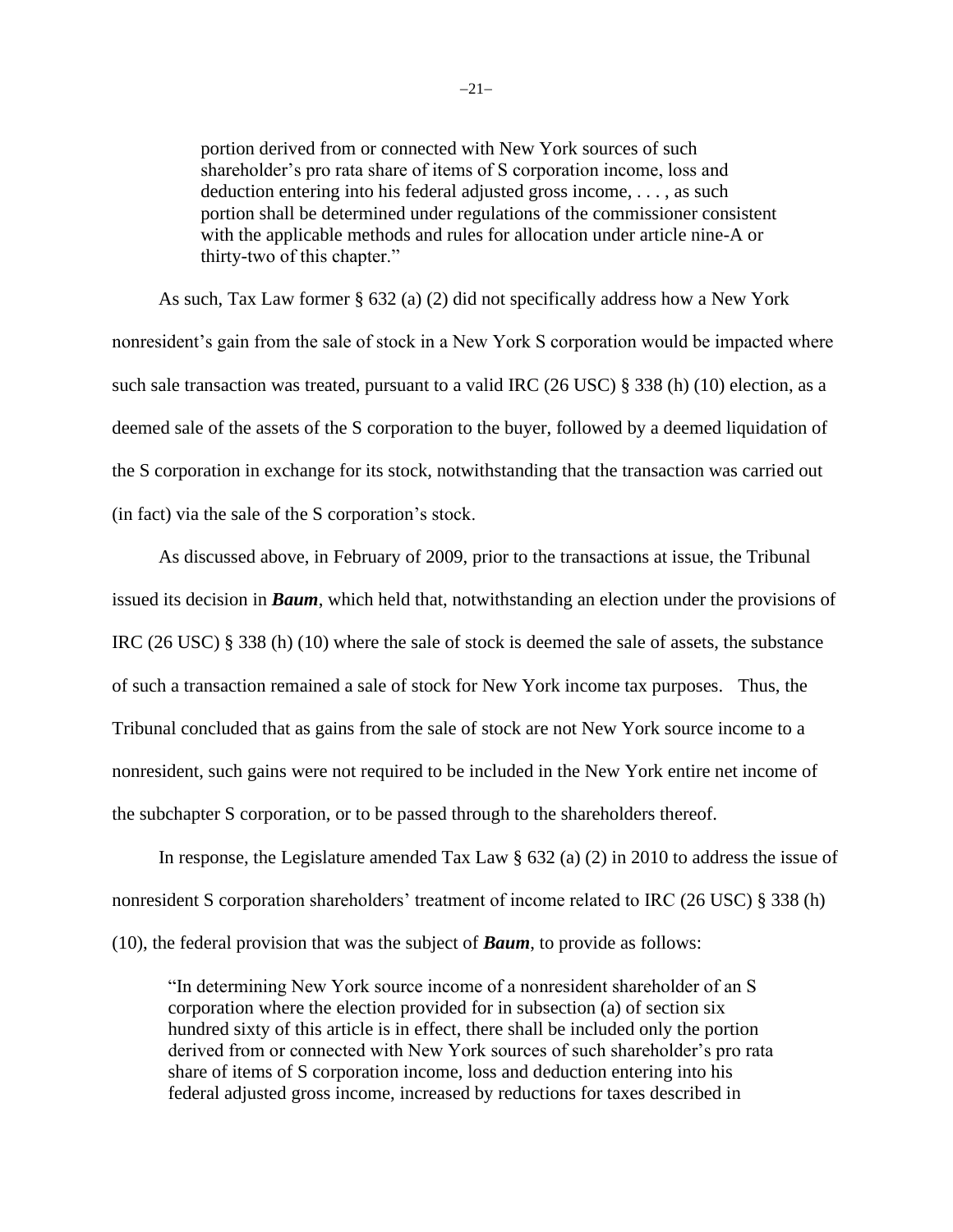paragraph two and three of subsection (f) of section thirteen hundred sixty-six of the internal revenue code, as such portion shall be determined under regulations of the commissioner consistent with the applicable methods and rules for allocation under article nine-A or thirty-two of this chapter, *regardless of whether or not such item or reduction is included in entire net income under article nine-A or thirty-two for the tax year. . . . In addition, if the shareholders of the S corporation have made an election under section 338(h)(10) of the Internal Revenue Code, then any gain recognized on the deemed asset sale for federal income tax purposes will be treated as New York source income allocated in a manner consistent with the applicable methods and rules for allocation under article nine-A or thirty-two of this chapter in the year that the shareholder made the section 338(h)(10) election. For purposes of a section 338(h)(10) election, when a nonresident shareholder exchanges his or her S corporation stock as part of the deemed liquidation, any gain or loss recognized shall be treated as the disposition of an intangible asset and will not increase or offset any gain recognized on the deemed asset sale as a result of the section 338(h)(10) election"* (*see* L 2010 ch 57 pt B, § 2 [language added by the amendment in 2010 is italicized]).

The legislative findings accompanying the adoption of those amendments provided

"Legislative findings. The Legislature finds that it is necessary to correct a decision of the tax appeals tribunal and a determination of the division of tax appeals that erroneously overturned the longstanding policies of the department of taxation and finance that nonresident subchapter S shareholders who sell their interest in an S corporation pursuant to an election under section 338(h)(10) or section  $453(h)(1)(A)$  of the Internal Revenue Code, respectively, are taxed in accordance with that election and the transaction is treated as an asset sale producing New York source income. Section two of this act is intended to clarify the concept of federal conformity in the personal income tax and is necessary to prevent confusion in the preparation of returns, unintended refunds, and protracted litigation of issues that have been properly administered up to now" (L 2010 ch 57 pt C, § 1).

The foregoing amendments to Tax Law  $\S$  632 (a) (2) were made applicable "to taxable"

years beginning on or after January 1, 2007" (L 2010 ch 57 pt C, § 4, amending L 2010 ch 312 pt

B, § 1).

As noted previously, the Court of Appeals decision in *Caprio* was issued in July of 2015.

In *Caprio*, plaintiffs, nonresidents of New York, together sold all the shares in an S corporation

that earned nearly 50% of its income in New York. The parties to this March 1, 2007 sale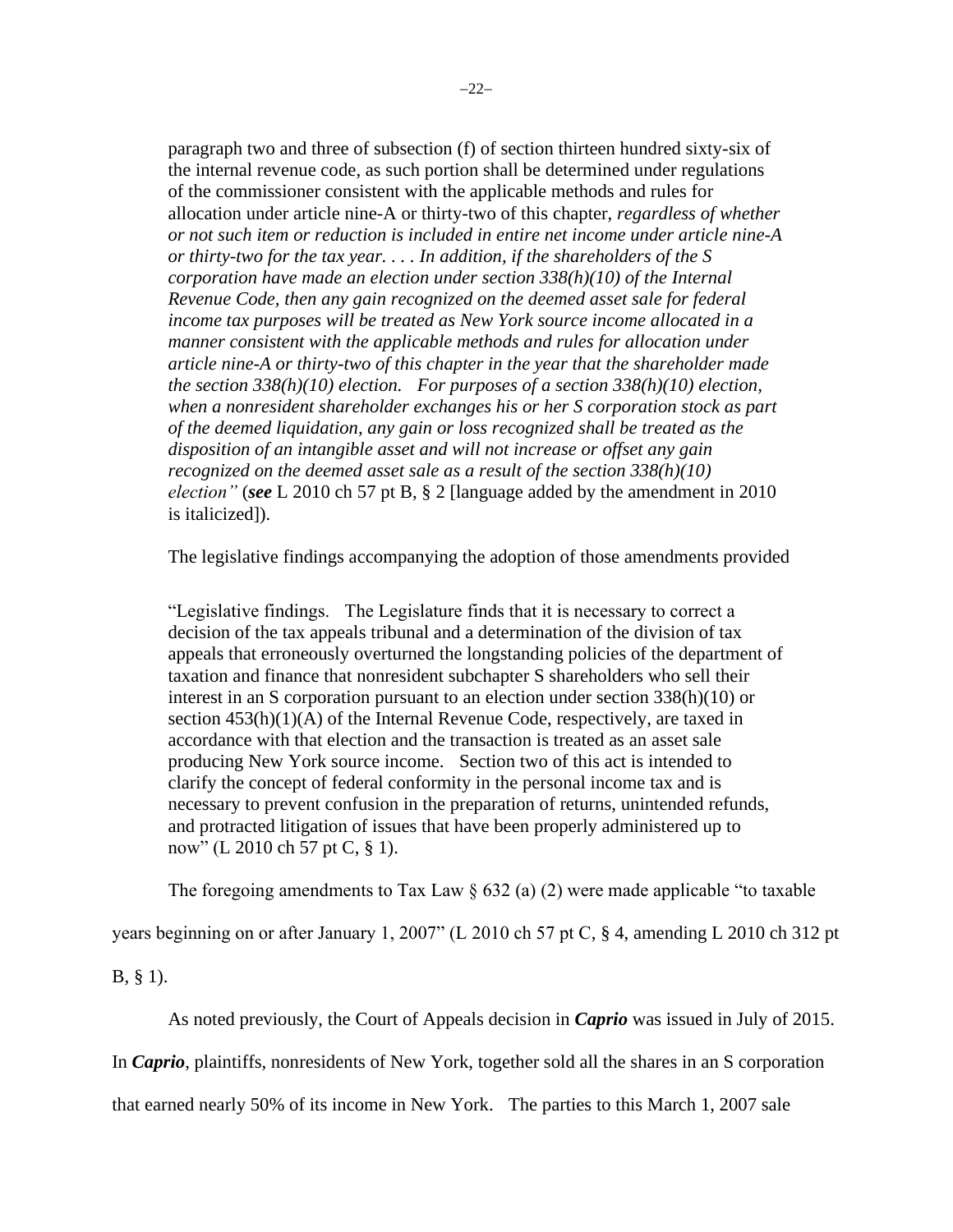jointly elected IRC (26 USC) § 338 (h) (10) deemed asset sale treatment, and the sale was structured such that the purchase price was to be paid in installments under promissory notes, whereby the seller would report income from the sale in future years when such income was received, per IRC (26 USC) § 453 (h) (1) (A), rather than in the year in which the notes representing the installment obligations were received by the plaintiffs. Plaintiffs reported no income or gain from the sale for New York purposes, based on their position that the gain should be treated as proceeds of the sale of an intangible, i.e., stock, as opposed to the sale of assets. In particular, the plaintiffs relied on the federal installment payment provision IRC (26 USC) § 453 (h) (1) (A), which provides that: "the receipt of the payments under such obligation (but not the receipt of such obligation) by the shareholder shall be treated as the receipt of payment for the stock*.*" Plaintiff's position in *Caprio* was taken at the time of the sale in 2007, prior to this Tribunal's decision in *Baum*.

The *Caprio* court found the retroactive application of the 2010 Amendments valid under the Due Process Clauses of the US and NY Constitutions. As relevant to the analysis of this case, the Court of Appeals in *Caprio* pointed out that the plaintiffs specifically limited their challenge to the retroactive application of the installment payment provisions of IRC (26 USC) § 453 (h) (1) (A). Thus, initially it appeared that the issue of the retroactive application of the deemed asset sale amendments was not before the court in Caprio (*see Caprio*, 25 NY3d at 748). Indeed, the court noted "that in their submissions before Supreme Court, plaintiffs limited their challenge to the retroactive application of the amendments pertaining to the tax treatment of installment obligations" and "expressly acknowledged that they 'did not challenge those portions of the 2010 Amendments related to' deemed asset sales, 'which have no bearing on [plaintiffs'] claims and [were] not even identified in the Verified Complaint'" (*id.*). The court then explained

−23−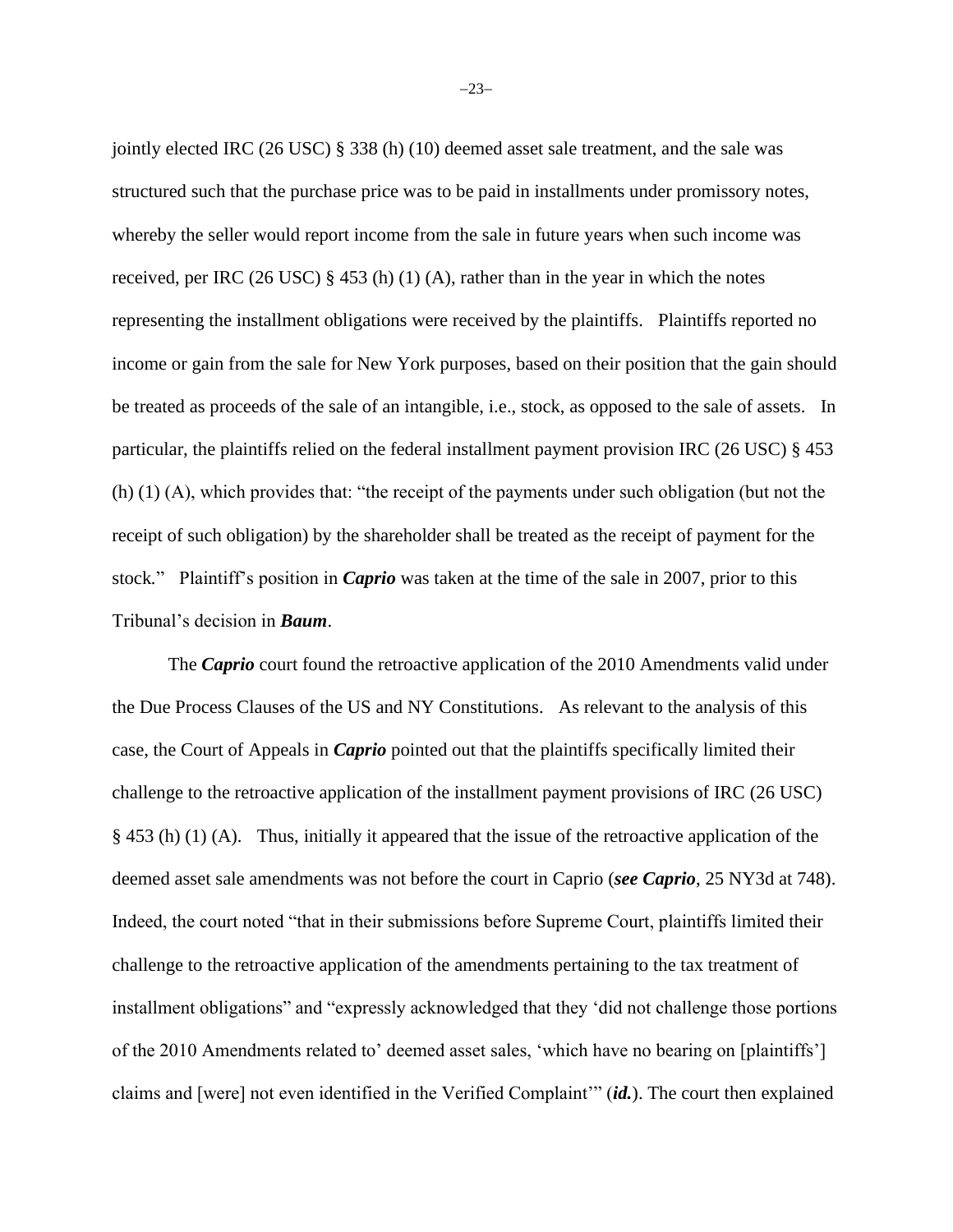that this acknowledgment, and the fact that plaintiffs conceded the constitutionality of the prospective application of the statute "distinguishes this case from *Burton v New York State Dept. of Taxation & Fin.*, [decided herewith], in which the plaintiffs challenge the prospective application of the amendments to transactions in which an election has been made under section 338 (h) (10)" (*id.*, citations omitted).

While this language appeared to limit the application of *Caprio* to the issue of the retroactive application of the installment obligation amendments, the court explained that the plaintiffs in *Caprio* utilized both IRC (26 USC) § 338 (h) (10) and IRC (26 USC) § 453 (h) (1) (A) in reporting their sale of all the shares of their company (*Caprio*, 25 NY3d at 747-48). Furthermore, the court, throughout its decision, continually referred to: (1) both the deemed asset sale and the installment obligation when discussing the plaintiffs' treatment of the sale at issue; (2) the 2010 Amendments to the statute, including the Legislative findings accompanying the statute, rather than only the installment sale amendments; and (3) this Tribunal's decision in *Baum* dealing with a deemed asset sale election, as well as a determination of an Administrative Law Judge dealing with an installment sale (*Caprio*). The final judgment of the court, "that the retroactive application as to plaintiffs of the 2010 amendment to Tax Law § 632 (a) (2) is valid under the Due Process Clauses of the United States and New York Constitutions," did not differentiate between the deemed asset sale amendments and the installment obligation amendments. Finally, in *Burton*, the case decided with *Caprio*, the court noted that "[D]uring the pendency of the matter before the Supreme Court plaintiffs abandoned their challenge to the retroactive application of Tax Law § 632 (a) (2). [W]e reject just such a challenge and uphold the retroactivity of the statute in *Caprio v New York State Dept. of Taxation & Fin.*, [decided herewith]" (*Burton v New York State Dept. of Taxation & Fin*., 25 NY3d 732, 743, footnote 1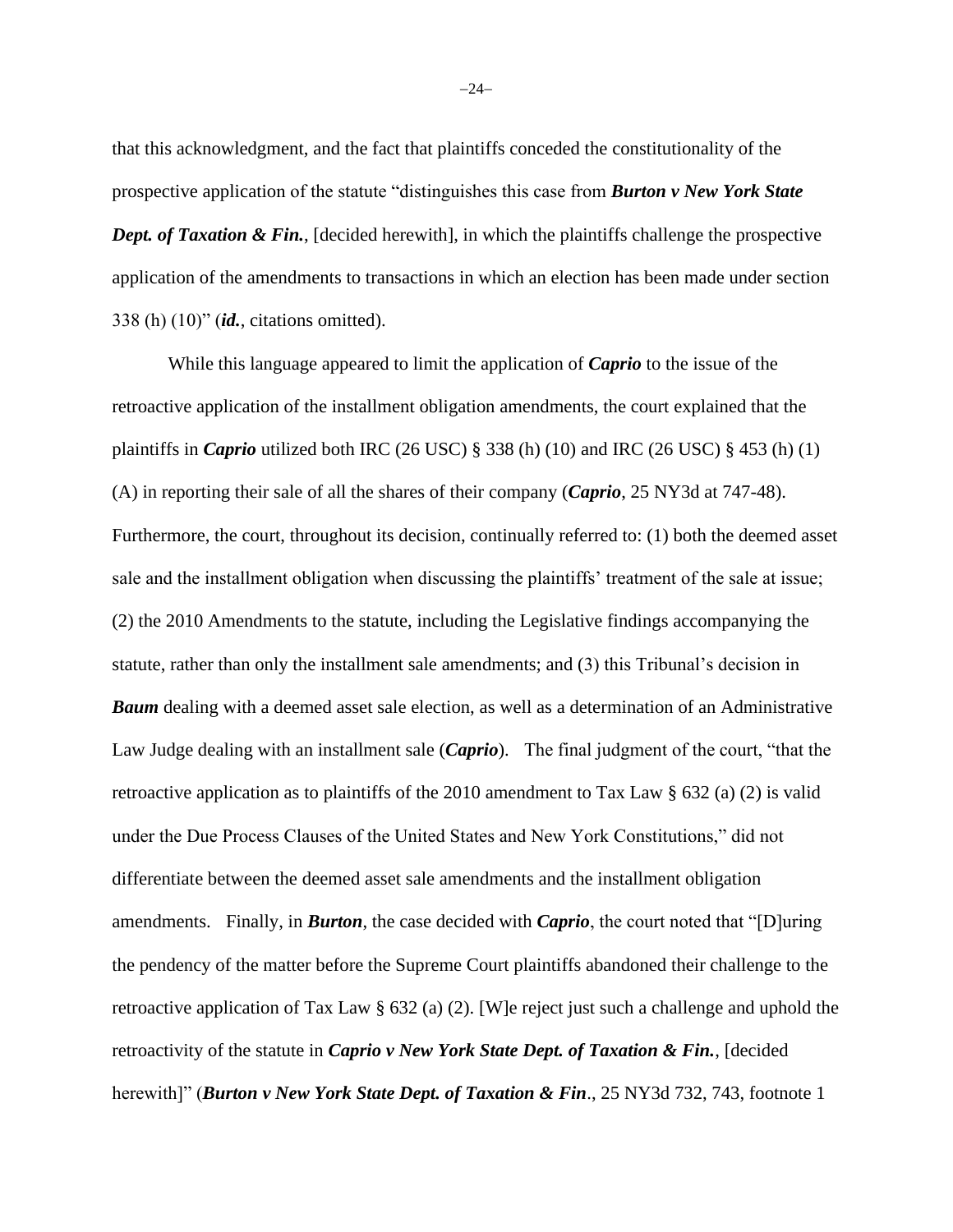[2015] [citation omitted]). Thus, the Court of Appeals made clear its intention to uphold the retroactivity of the entirety of the 2010 Amendments, the deemed asset sale amendments as well as the installment obligation amendments.

*Luizza* was issued by this Tribunal in March of 2016. In that case, Jeffrey Luizza, a nonresident of New York, sold all his shares of an S corporation that did business partially in New York. The sale was initially structured to be a sale of stock. However, in subsequent negotiations, the buyer requested Mr. Luizza to join in an election to treat the transaction as a deemed asset sale under IRC (26 USC) § 338 (h) (10). Mr. Luizza, concerned about potential negative New York tax implications, proposed the inclusion of a "hold-harmless" indemnification clause reading, "Buyer shall reimburse seller for all costs and negative tax consequences of the 338 (h) (10) election." In response, the buyers preferred to address the tax cost of the § 338 (h) (10) election, if any, "up front." To determine the potential for additional taxes, Mr. Luizza and his long-time accountants researched the tax implications of the election, and concluded, based on their view of the law applicable at the time of the sale, that there would be no additional New York tax consequences to Mr. Luizza resulting from the § 338 (h) (10) election. As a result of this advice, Mr. Luizza, like petitioner herein, did not require the buyer to increase the purchase price or to provide indemnity for any additional taxes resulting from the election. As in *Caprio*, no income or gain from the sale was reported for New York purposes, based upon the position that the same should be treated as proceeds of the sale of an intangible, i.e., stock, as opposed to the sale of assets, notwithstanding the deemed asset sale result afforded under the federal § 338 (h) (10) election. Again, this position was taken in March of 2016, prior to this Tribunal's decision in *Baum*.

−25−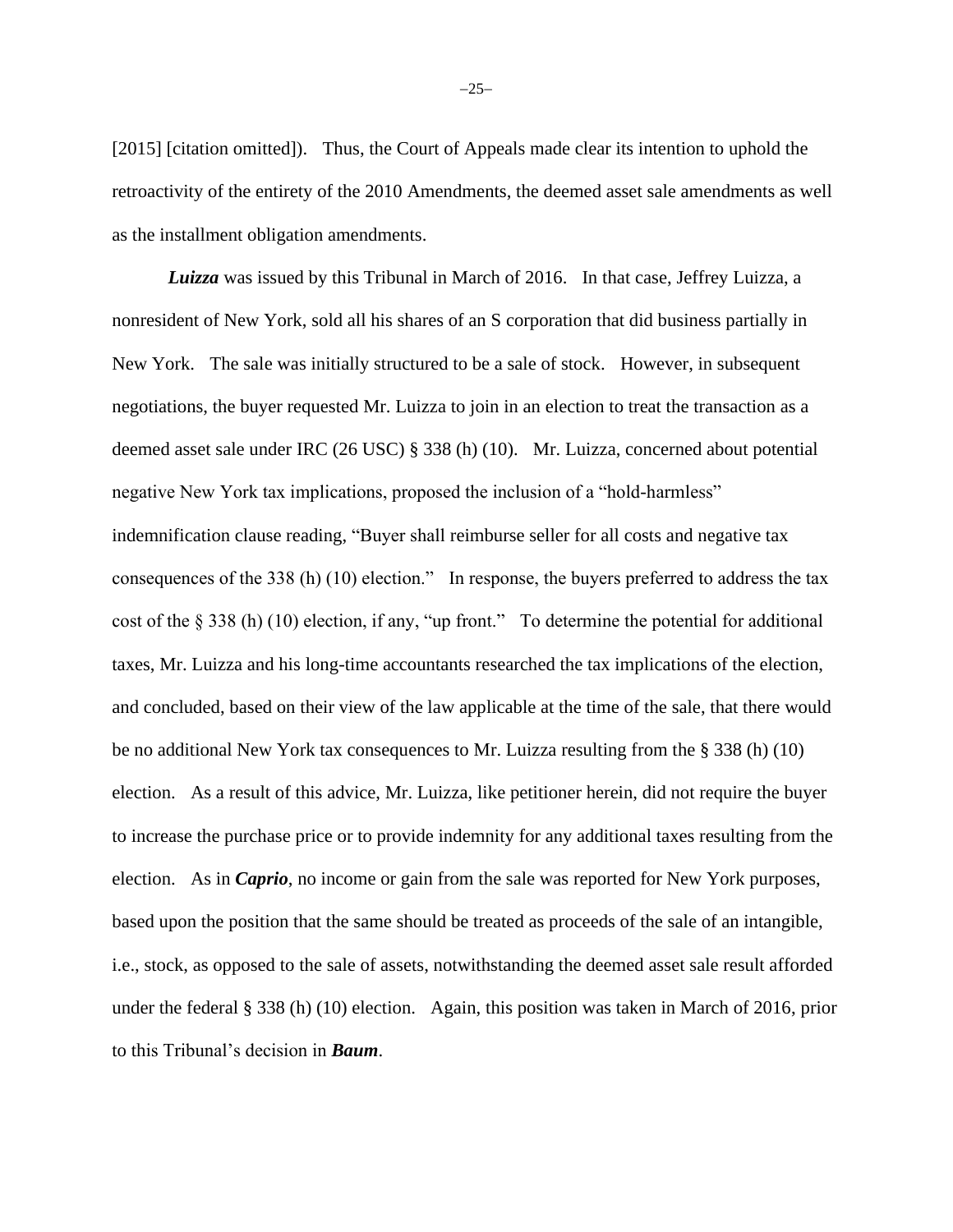In *Luizza*, the Tribunal addressed whether the retroactive application of the 2010 Amendments as applied to petitioner was constitutional based on the Court of Appeals decision in *Caprio*, or whether petitioner sufficiently distinguished the facts and circumstances of *Luizza* so as to support a finding that the retroactive application of the 2010 Amendments as applied to petitioner constituted a violation of the Due Process Clauses of the US and NY Constitutions. The distinguishing fact between *Caprio* and *Luizza* was that *Caprio* dealt with the issue of the retroactive application of the 2010 Amendments to the installment sale provisions of IRC (26 USC) § 453 (h) (1) (A), while at issue in *Luizza* was the retroactive application of the deemed sale provisions of IRC (26 USC) § 338 (h) (10). Based on the above discussion of *Caprio*, this Tribunal determined that the fact that *Luizza* dealt with the federal deemed asset provisions and not the federal installment sale provisions was a distinction without a difference, as the Court of Appeals decision in *Caprio* indicates that the retroactive application of the 2010 Amendments with respect to either of these provisions did not violate the Due Process Clauses of the US and NY Constitutions.

Thus, the decision of this Tribunal in *Luizza* was focused on the issue of whether *Caprio* applied on its face to the federal deemed sale election provisions of IRC (26 USC) § 338 (h) (10) as well as federal installment sale provisions of IRC (26 USC) § 453 (h) (1) (A).

#### *Balancing of Equities Test*

It is agreed, by the courts, the Administrative Law Judge and the parties, that in determining whether the retroactive application of a taxing statute violates the Due Process Clauses of the US and NY Constitutions, the courts look to three factors: (1) "the taxpayer's forewarning of a change in the legislation and the reasonableness of . . . reliance on the old law," (2) "the length of the retroactive period," and (3) "the public purpose for the retroactive

−26−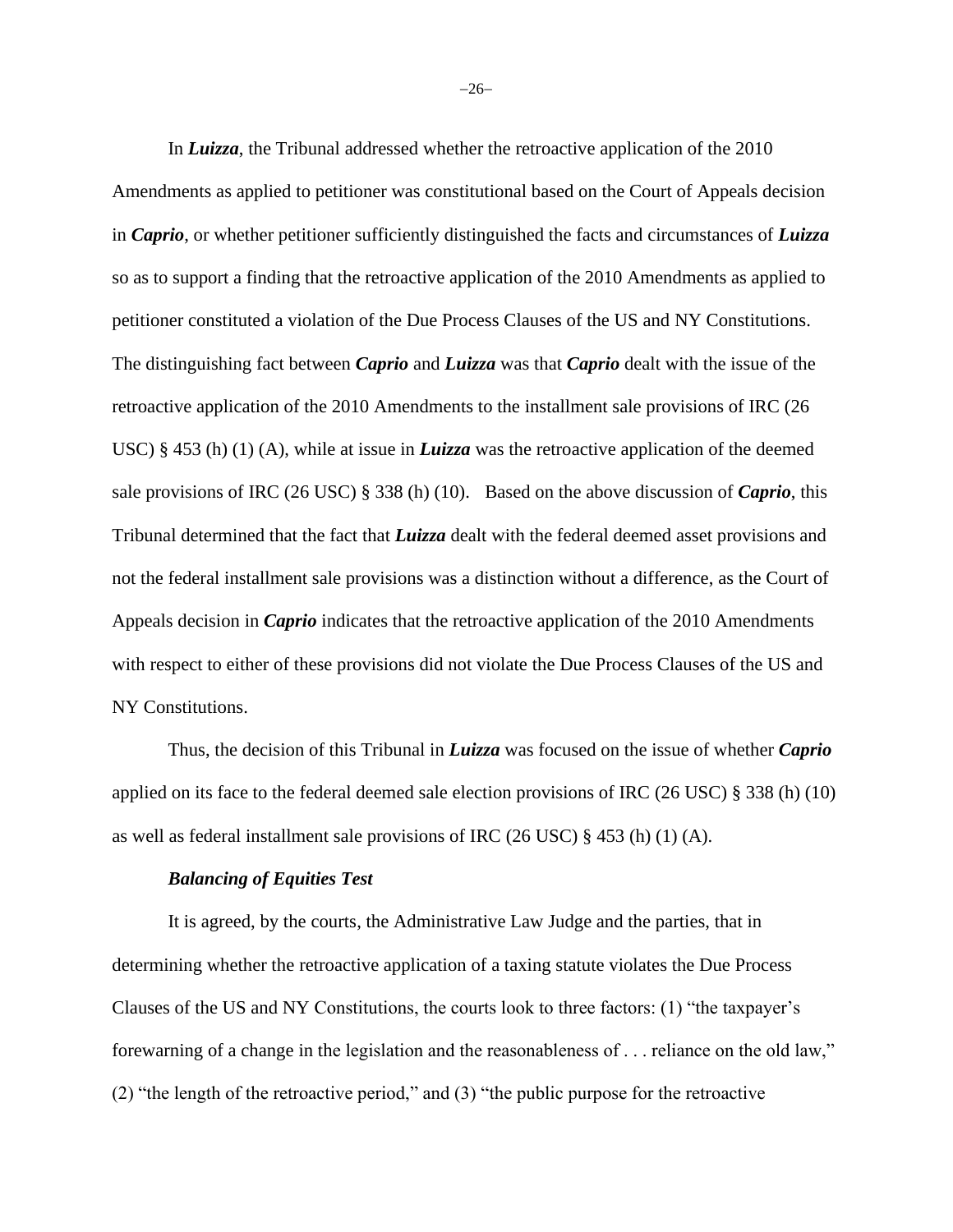application" (*Matter of Replan Dev.*, 70 NY2d at 456). We now turn to such an analysis in the present case.

### *Forewarning of change in the law and reasonable reliance on the old law*

The question relevant to this factor is whether we agree with petitioner's assertion that this case is distinguishable from *Caprio* and *Luizza* because at the time petitioner made his decision to agree to the federal deemed asset sale election pursuant to IRC (26 USC) § 338 (h) (10), and forgo any accommodation from the seller in return for agreeing to the election, this Tribunal had issued its decision in *Baum*. Petitioner argues that as a decision of the Tribunal is final pursuant to law, it would be nonsensical to find that his reliance on the decision in agreeing to the IRC (26 USC) § 338 (h) (10) election was anything other than reasonable. The Division counters that because the Legislature specifically set forth that the purpose of the 2010 Amendments was to retroactively correct the Tribunal decision in *Baum*, which decision contradicted a longstanding policy of the Division, it was not reasonable for petitioner to rely on *Baum*. The Division asserts that the Legislature's intended retroactivity was validated by the Court of Appeals in *Caprio* and that any holding finding that the retroactive application of the 2010 Amendments in this case violates the Due Process Clauses of the US and NY Constitutions would require that *Caprio* be disregarded.

The Tribunal's decision in *Baum* "finally and irrevocably" decided all the issues in that case (Tax Law § 2016). Hence, the law at the time the transactions at issue were negotiated and concluded was that the deemed sale of assets pursuant to an IRC (26 USC)  $\S 338$  (h) (10) election did not change the nature of the transaction from that of a stock sale (*Matter of Baum* ["S corporations must compute their income for New York tax purposes as if the section 338 (h) (10) election had not been made"]). However, petitioners are required to show not just what the

−27−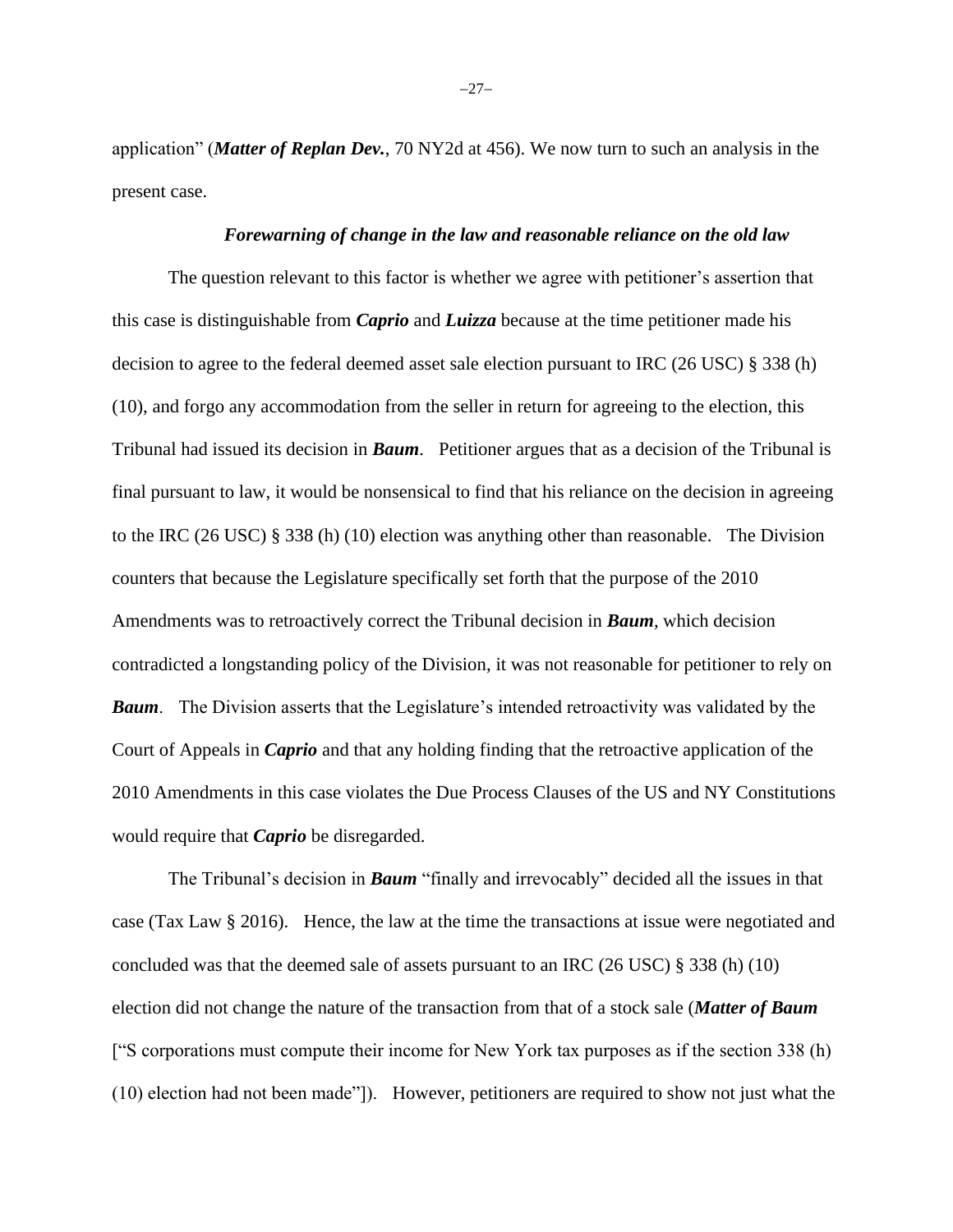law was, but also that petitioner had no forewarning that changes might be made in the relevant law and that petitioner's reliance on the then-existing law was reasonable.

We must first consider the time frame in which we are to review the reasonableness of petitioner's actions. Although the Administrative Law Judge concurred with petitioner that his reliance on the law is to be evaluated as of the time of the sale, he also found that the positions taken by petitioner at the time his personal income tax returns were due for 2009, 2010 and 2011 are relevant to the analysis. The Administrative Law Judge provided no basis for this conclusion. Petitioner again asserts on exception that whether his reliance was reasonable must be evaluated at the time of the transactions at issue. The Division responds that petitioner's reliance was unreasonable; whether evaluated at the time of the transactions in issue or at the time petitioner's personal income tax returns were required to be filed. We find that in determining whether petitioner reasonably relied on the law and whether he had forewarning of any changes to the law, the only relevant time period is the period of the negotiation and completion of the transactions at issue (*see James Sq.*, 21 NY3d 248 [looked to the time period when altering behavior could have had an effect]).

Petitioner sought out and relied upon professional advice regarding the New York tax implications of a deemed asset sale election under IRC (26 USC) § 338 (h) (10) and would not have forgone the ability to obtain accommodations for any increased New York tax liability based upon the election had there been a forewarning of the change in the law that took place a year after the transactions at issue (*see* findings of fact 3 and 4). Such facts show that petitioner was reasonable in his reliance by having consulted a professional for advice, and that he relied upon the advice to his detriment.

−28−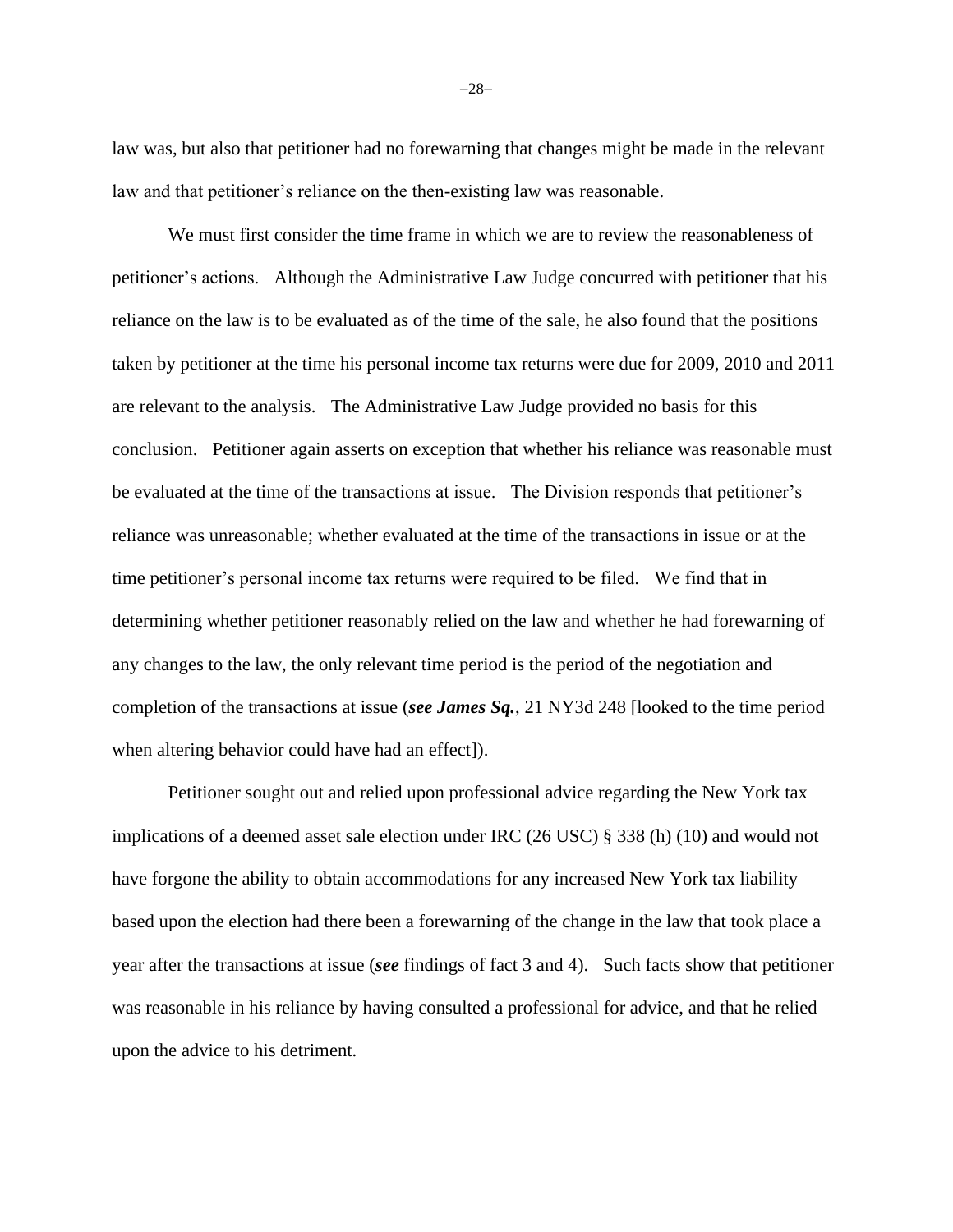However, in *Luizza*, we found that despite similar facts, *Caprio* still required us to conclude that petitioner's reliance on the law could not be held to be reasonable because, according to *Caprio*, petitioner should have been aware, at the time he negotiated and concluded the transactions at issue, of the long-standing policies of the Division. In particular, the Court of Appeals in *Caprio* found that: "[A]cceptance of plaintiffs' interpretation of the pre-amendment law would require that we discredit the legislative findings articulated in the amended statute that long-standing policies of DTF required taxpayers to pay proportionate state income taxes on deemed asset sale gains" (*Caprio*, 25 NY3d at 754). The Division asserts that the circumstances of this case do not differ from *Luizza* and, therefore, the legislative findings alone require a conclusion that the Division's long-standing policy differed from petitioner's interpretation of the law, making petitioner's reliance on his interpretation unreasonable and defeating petitioner's argument that petitioner had no way of foreseeing the change made by the 2010 amendments.<sup>8</sup> We disagree.

What is different in this case is that petitioner was not relying upon his interpretation of the law, but rather this Tribunal's decision in *Baum*, a different distinction than that presented in *Luizza*. We agree with petitioner that this fact requires a different conclusion than that in *Caprio* or *Luizza*, where there was no Tribunal decision at the time of the transactions at issue.

A decision of this Tribunal is a final, irrevocable and precedential decision, unless the taxpayer petitions for judicial review (Tax Law § 2016; *see also Matter of TransCanada Facility USA*, Tax Appeals Tribunal, May 1, 2020). Petitioner herein relied upon a final decision of this Tribunal in making his decision to forgo any accommodation from USGI, the

−29−

<sup>8</sup> We are also unpersuaded by the Division's reliance on *United States v Carlton*. That case upheld the retroactive application of legislation "meant to cure an unintended error by the legislature" (*James Sq.*, 21 NY3d at 248). That is not the present case.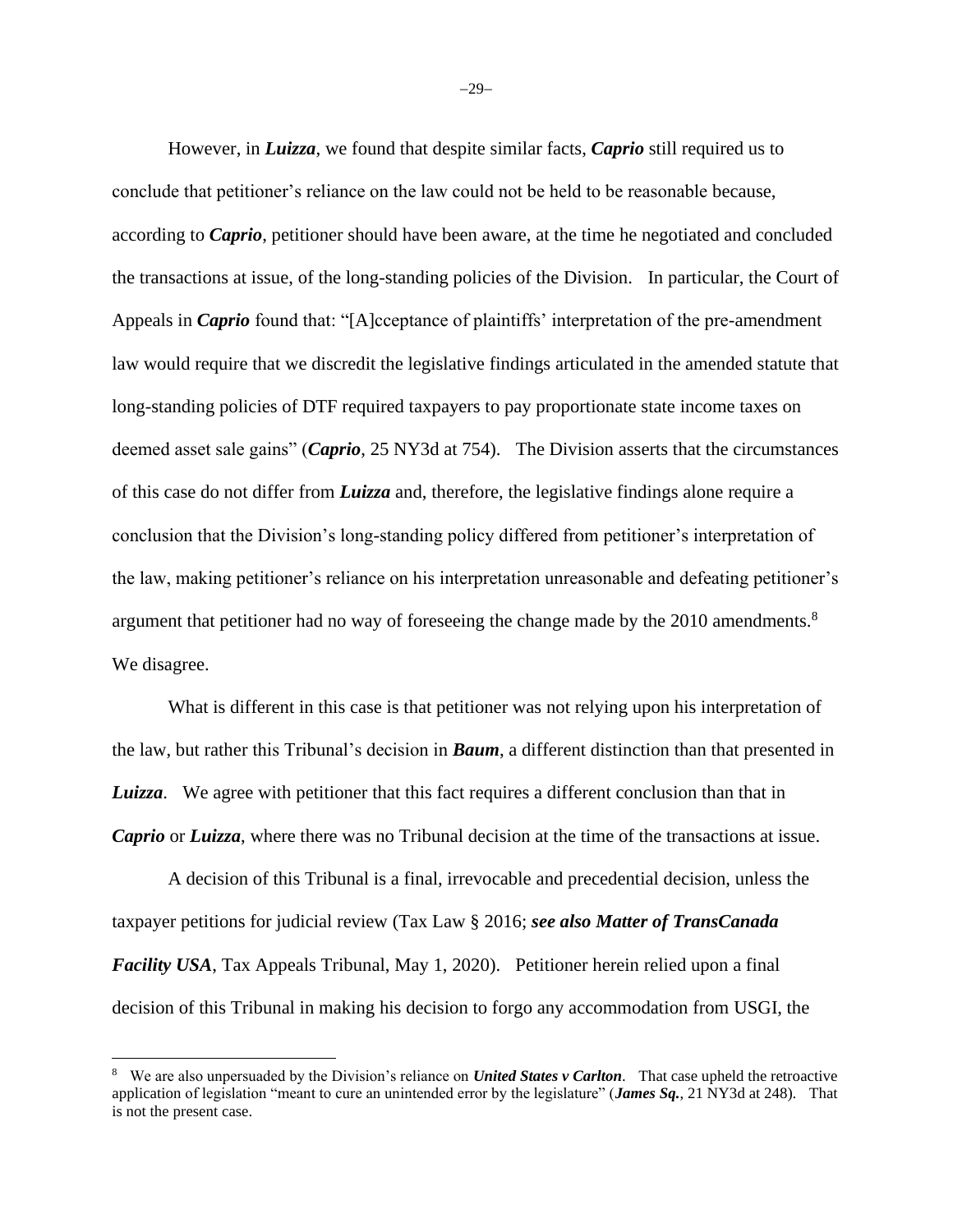seller, in return for his agreeing to a deemed sale election under IRC (26 USC) § 338 (h) (10). Accordingly, we find that petitioner's reliance on *Baum* was reasonable.

In *Luizza,* we stated that the legislative findings accompanying the 2010 Amendment alone required us to find that it had been unreasonable for petitioners therein to rely on their interpretation of the current status of the law. Where, as here, petitioners rely upon a final decision of this Tribunal, as opposed to their interpretation of the law, the conclusion must change. We believe that to hold otherwise would lead to a "harsh and oppressive" result that would "transgress the constitutional limitation" of due process (*Matter of Replan Dev.*, 70 NY2d at 455 [citations omitted]).

Accordingly, this factor weighs against the constitutionality of the retroactive application of the statute.

### *Length of retroactive period*

There is no bright line delineating when a period of retroactivity of a taxing statute becomes unconstitutional; it is an issue to be reviewed based upon the facts and circumstances of each case. In this case, the retroactive period was approximately one year from the time of the execution of the Purchase Agreement.<sup>9</sup> As noted by the Division, petitioner has not presented an argument in support of the proposition that the length of the retroactive period is unreasonable to the extent to be considered unconstitutional. Indeed, it is a rare case that would find such a short period to be unreasonable (*see Caprio*, 25 NY3d at 757-58). Accordingly, this factor weighs in favor of the constitutionality of the retroactive application of the statute.

<sup>&</sup>lt;sup>9</sup> We do not know from the record when the negotiations surrounding the sale began so we cannot calculate a retroactive period to that date.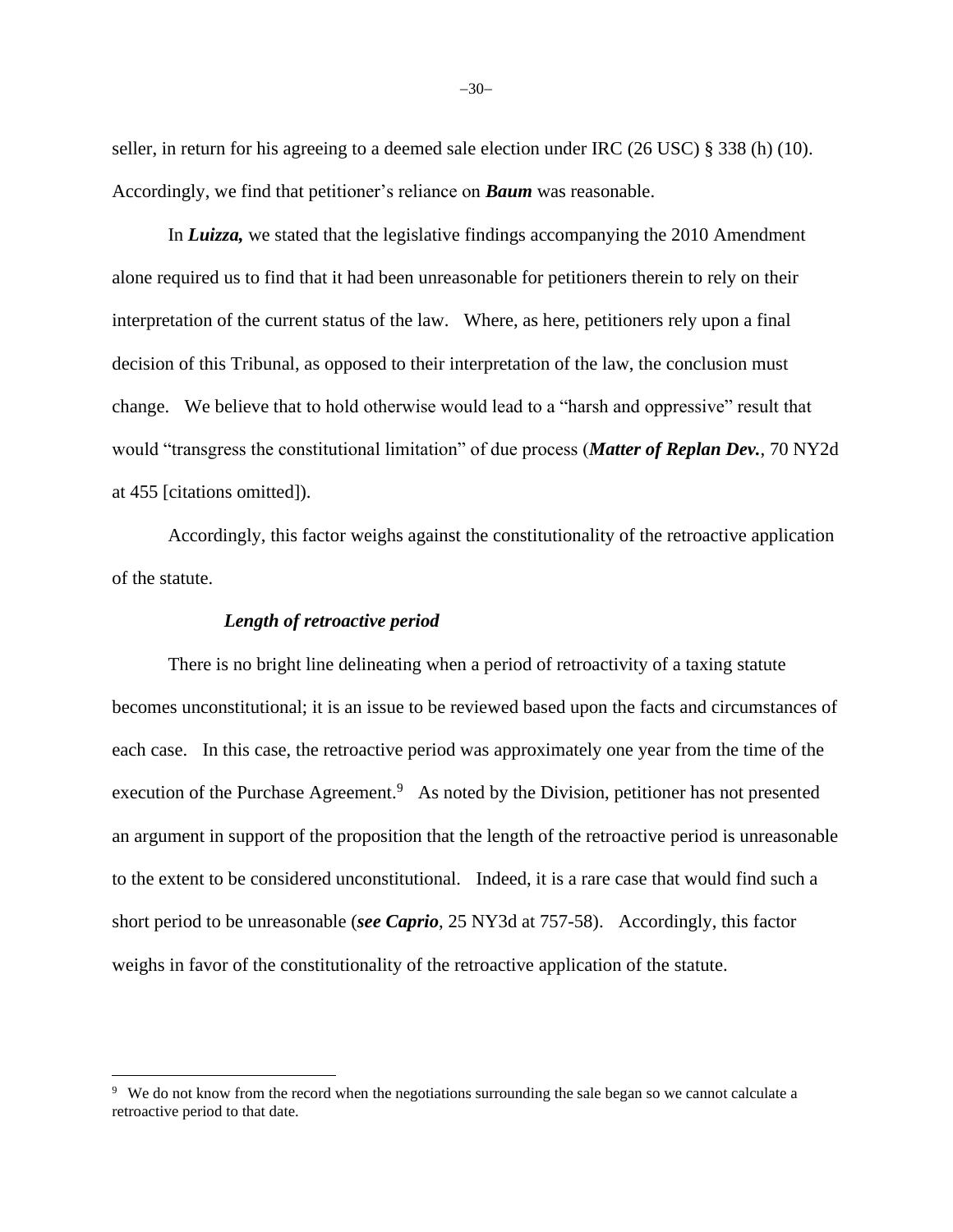## *Public purpose for retroactive application*

The public purpose in the present case remains as it was in *Caprio* and *Luizza*: a corrective measure to prevent the consequences of an incorrect Tribunal decision, such as avoiding confusion in filing, unintended refunds and protracted litigation. In both *Caprio* and *Luizza*, it was found that that "the curative, rational public purposes set forth in the legislative findings are compelling and, thus, this factor also supports upholding the retroactive application of the statute" (*Caprio*, 25 NY3d at 758 [citations omitted]).

As we noted in *Luizza*, we do not know whether any arguments regarding the finality of Tribunal decisions were before the Court of Appeals in *Caprio*. However, we do know that the issue of petitioner's reliance on *Baum* was not at issue in *Caprio*, as *Baum* had not been decided prior to the negotiation and completion of the transactions at issue therein. That is not the case here where petitioner relied to his detriment on a final Tribunal decision. The detrimental reliance relevant to the initial *Replan* factor is also relevant to the public purpose *Replan* factor in this instance. That is because the finality of Tribunal decisions as a public policy must be weighed against the Legislature's acceptable public purpose of correcting what it considers to be a mistake of the Tribunal. Under the specific facts of this case, we find that the integrity of the finality of Tribunal decisions expressed by Tax Law § 2016 as a public policy prevails over the Legislature's public purpose in correcting a mistake of this Tribunal. Accordingly, this factor weighs against the constitutionality of the retroactive application of the statute.

## *Conclusion*

Considering that petitioner's reliance on *Baum* was reasonable and that public policy considerations against retroactivity in the present matter (finality of Tribunal decisions) outweigh public policy considerations in favor of retroactivity (correction of erroneous decisions), we find

−31−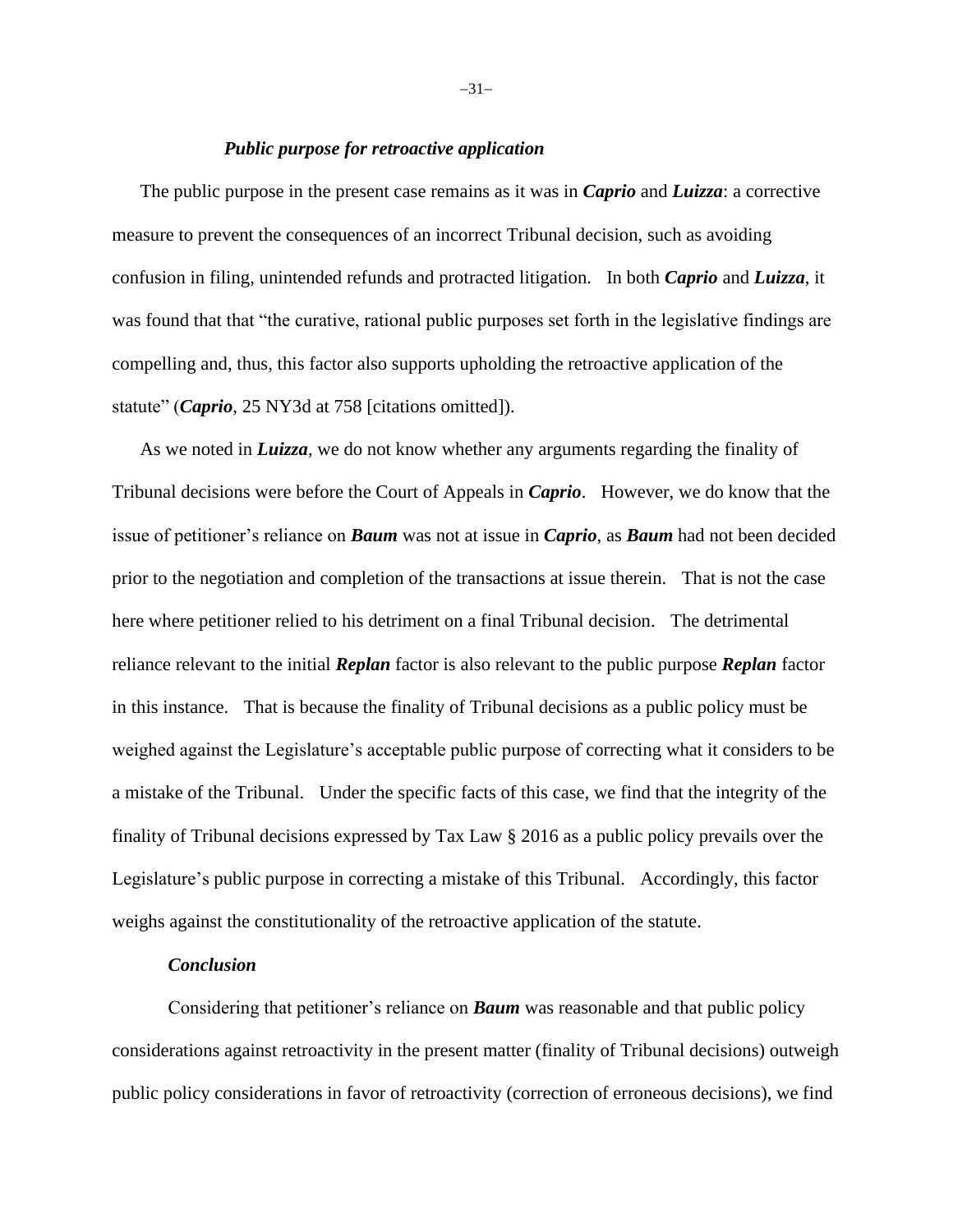that the *Replan* balancing of equities test favors petitioner, the relatively short period of retroactivity notwithstanding. Accordingly, under the circumstances of this case, we hold that the retroactive application of the 2010 Amendments 2010 Amendments violates petitioner's rights under the Due Process Clauses of the US and NY Constitutions.

In view of this decision, it is not necessary to address the allocation or penalty issues. Accordingly, it ORDERED, ADJUDGED and DECREED that:

- 1. The exception Franklin C. Lewis is granted;
- 2. The determination of the Administrative Law Judge is reversed;
- 3. The petition of Franklin C. Lewis is granted; and
- 4. The notice of deficiency dated May 30, 2013 is canceled.